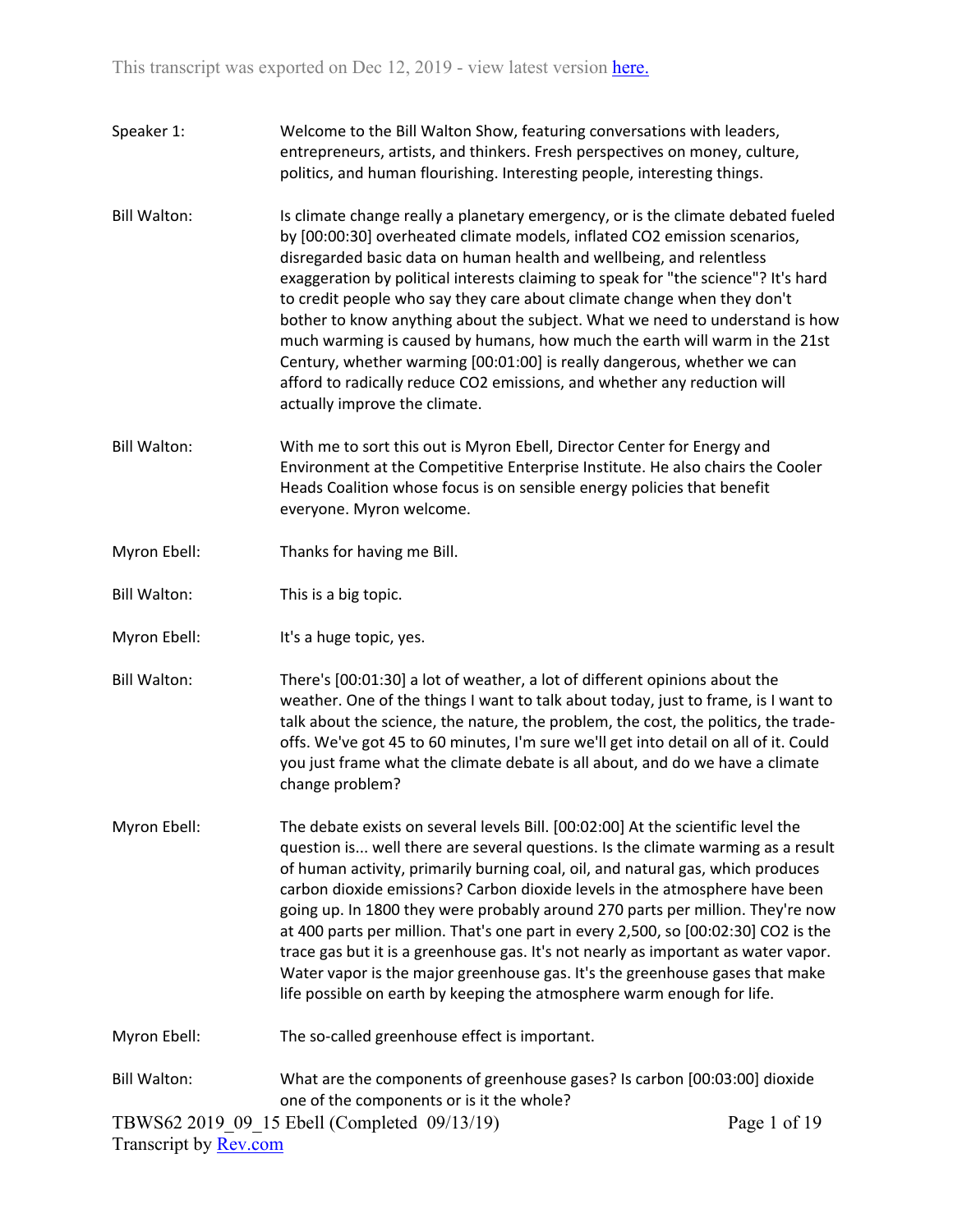Myron Ebell: Water vapor is the major greenhouse gas and clouds are included in that. Then you have CO2 and then you have a few other trace gases like methane and some really exotic gases. Those are the components. Now the question is is CO2 the driver of climate change or is it the control on the thermostat that you change the CO2 [00:03:30] knob and you get warmer or colder? Bill Walton: Well that's the way the debate's framed. Myron Ebell: That's the way the debate is framed. There is not much evidence for that, but the debate as the global warming bandwagon got going in the 1980s, everybody moved into that position that we're pretty confident that CO2 is what changes the climate, so we don't worry about changing solar activity, we don't worry about ocean cycles, we [00:04:00] ignore all kinds of other things that are driving climate change and we focus on CO2 and say this is what we have to worry about. Because warming will be really bad, it will be rapid, and it will have very significant impacts on human life and on terrestrial life in general, including the oceans. Bill Walton: You used the phrase pretty confident. It doesn't certain, and it also sounds like they just zeroed in on the one thing that [00:04:30] maybe had something to do with the oil companies and automobiles and there's a political component to this, which is pretty interesting. Myron Ebell: Yes, very strong. Bill Walton: The oceans are also a very big factor. What part do the oceans play? Myron Ebell: Well that's a matter of great debate. Solar physicists of course think that they would like to be in charge of the debate, say that the sun runs the climate and that solar variability is what changes the climate. [00:05:00] They have some evidence for that, and of course we have changing patterns in the solar system and the earth's planetary flight around the sun changes. That's what gives us our seasons, for example, from summer to winter. We have a lot of factors there and the oceans are... Most of the heat and most of the carbon dioxide is in the oceans, and that's [00:05:30] because water is much denser than air and therefore can hold a lot more heat. Myron Ebell: The oceans, because of the fact that the earth revolves around the sun, the oceans are sloshing around, there are natural cycles in ocean currents, there's something called the Pacific Decadal Oscillation, which is actually multi-decadal. There's the Atlantic oscillation, and these things have strong impacts on the climate and they're cyclical. That [00:06:00] is you have a period where the Pacific is warmer in parts and then it moves over and it's warmer in a different part. That will change the climate. The most obvious impact to that is El Ninos

and La Ninas.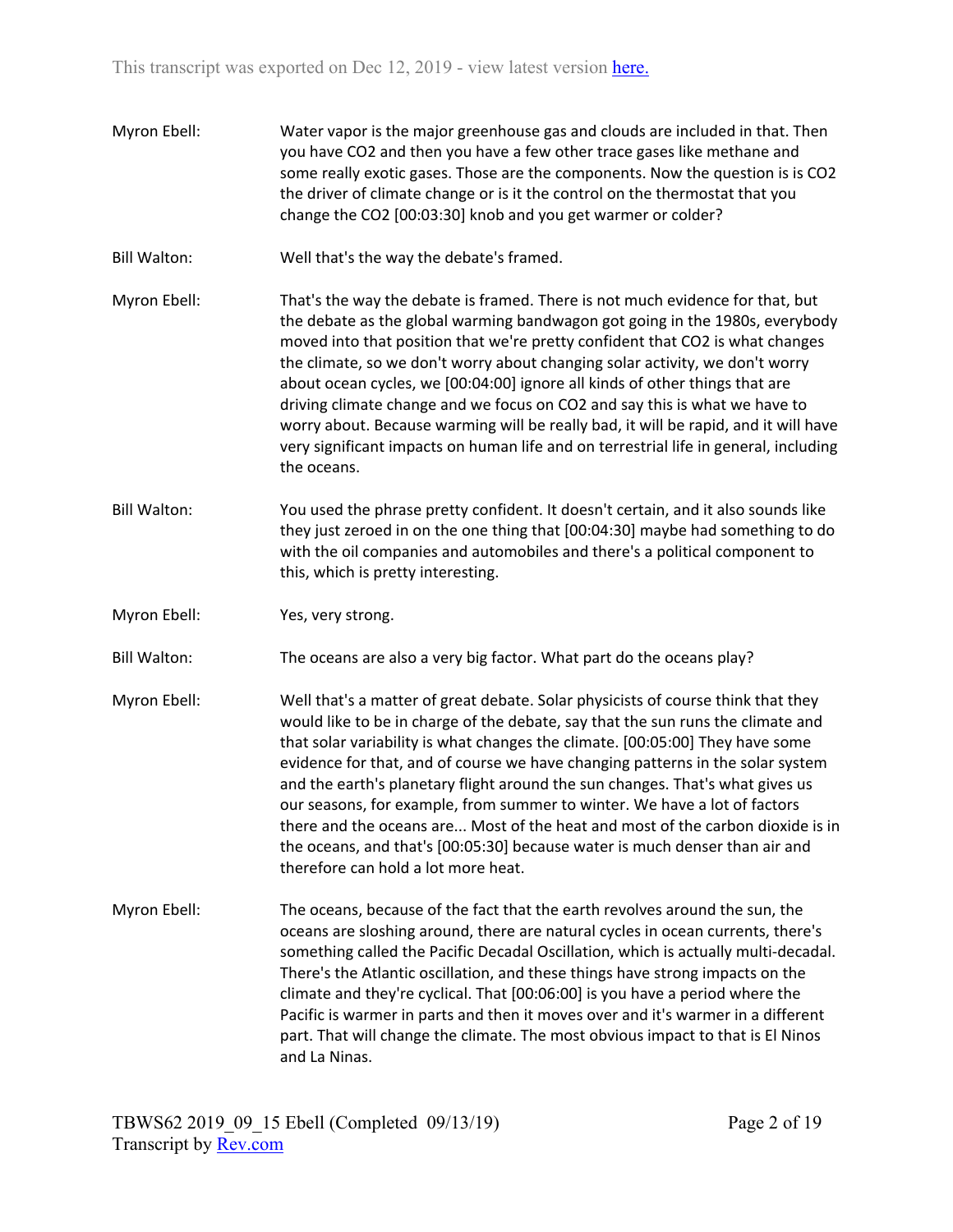| <b>Bill Walton:</b>   | The debate though is focused on CO2 and then the piece of CO2 that's<br>contributed by human beings. As I'm listening to what you're saying though,<br>there are many [00:06:30] other factors involved in climate besides just the<br>manmade piece that contributes to CO2.                                                                                                                                                                                                                                                                                                                                                                                   |  |
|-----------------------|-----------------------------------------------------------------------------------------------------------------------------------------------------------------------------------------------------------------------------------------------------------------------------------------------------------------------------------------------------------------------------------------------------------------------------------------------------------------------------------------------------------------------------------------------------------------------------------------------------------------------------------------------------------------|--|
| Myron Ebell:          | It's a very complex system and therefore it requires lots of different types of<br>science, lots of different types of expertise. It's not just physics and chemistry,<br>it's all kinds of things.                                                                                                                                                                                                                                                                                                                                                                                                                                                             |  |
| <b>Bill Walton:</b>   | Can you put a percentage on what part of climate might be influenced by CO2,<br>versus the sun, versus the ocean, [00:07:00] versus the moon, versus I don't<br>know where else we could go with the culprits. Is there-                                                                                                                                                                                                                                                                                                                                                                                                                                        |  |
| Myron Ebell:          | Well the-                                                                                                                                                                                                                                                                                                                                                                                                                                                                                                                                                                                                                                                       |  |
| <b>Bill Walton:</b>   | Has the science taken us towards, well okay if we do this with CO2 this will be<br>the outcome for the climate?                                                                                                                                                                                                                                                                                                                                                                                                                                                                                                                                                 |  |
| Myron Ebell:          | The official climate establishment claims that most of the warming, since 1900<br>can be attributed to human activity primarily burning coal, oil, and natural gas.<br>That's based on very complicated computer [00:07:30] models that predict or<br>try to predict what the future climate will be. What they've done is they've<br>tuned these models to past climate change and they then extrapolate that out<br>into the future.                                                                                                                                                                                                                          |  |
| Myron Ebell:          | The problem with that is that the initial studies on how sensitive the climate is<br>to CO2, varying levels of CO2, this is called climate sensitivity. The [00:08:00]<br>initial study said that the climate concluded that the climate was very sensitive<br>to changes in CO2. More recent studies find much less sensitivity. The more<br>recent studies I believe are much more credible because they're much more<br>based on data rather than theory. The fact is that the official climate<br>establishment is very resistant to accepting new science. They want to<br>[00:08:30] hold onto the old science that the climate is very sensitive to CO2. |  |
| <b>Bill Walton:</b>   | Well the models have been wildly they've wildly overstated the predicted<br>warming, and if you go back and take a model and let's say a model from 1980<br>and what it predicted but then you go back and overlay that versus what<br>actually happened. They don't do so well.                                                                                                                                                                                                                                                                                                                                                                                |  |
| Myron Ebell:          | That's right. I think in fact it's not unfair to say that the models have been<br>falsified. [00:09:00] That is to say we had these predictions. We now have data,<br>which contradicts the models and we can say that the models don't work. They<br>have been scientifically falsified by essentially the scientific method.                                                                                                                                                                                                                                                                                                                                  |  |
| <b>Bill Walton:</b>   | I tend to get a little wonky but I care about the scientific method and as I read<br>about what that is, it's experimentation, testing of competing hypothesis,<br>objective and careful peer review, [00:09:30] discerning correlation from                                                                                                                                                                                                                                                                                                                                                                                                                    |  |
|                       | TBWS62 2019 09 15 Ebell (Completed 09/13/19)<br>Page 3 of 19                                                                                                                                                                                                                                                                                                                                                                                                                                                                                                                                                                                                    |  |
| Transcript by Rev.com |                                                                                                                                                                                                                                                                                                                                                                                                                                                                                                                                                                                                                                                                 |  |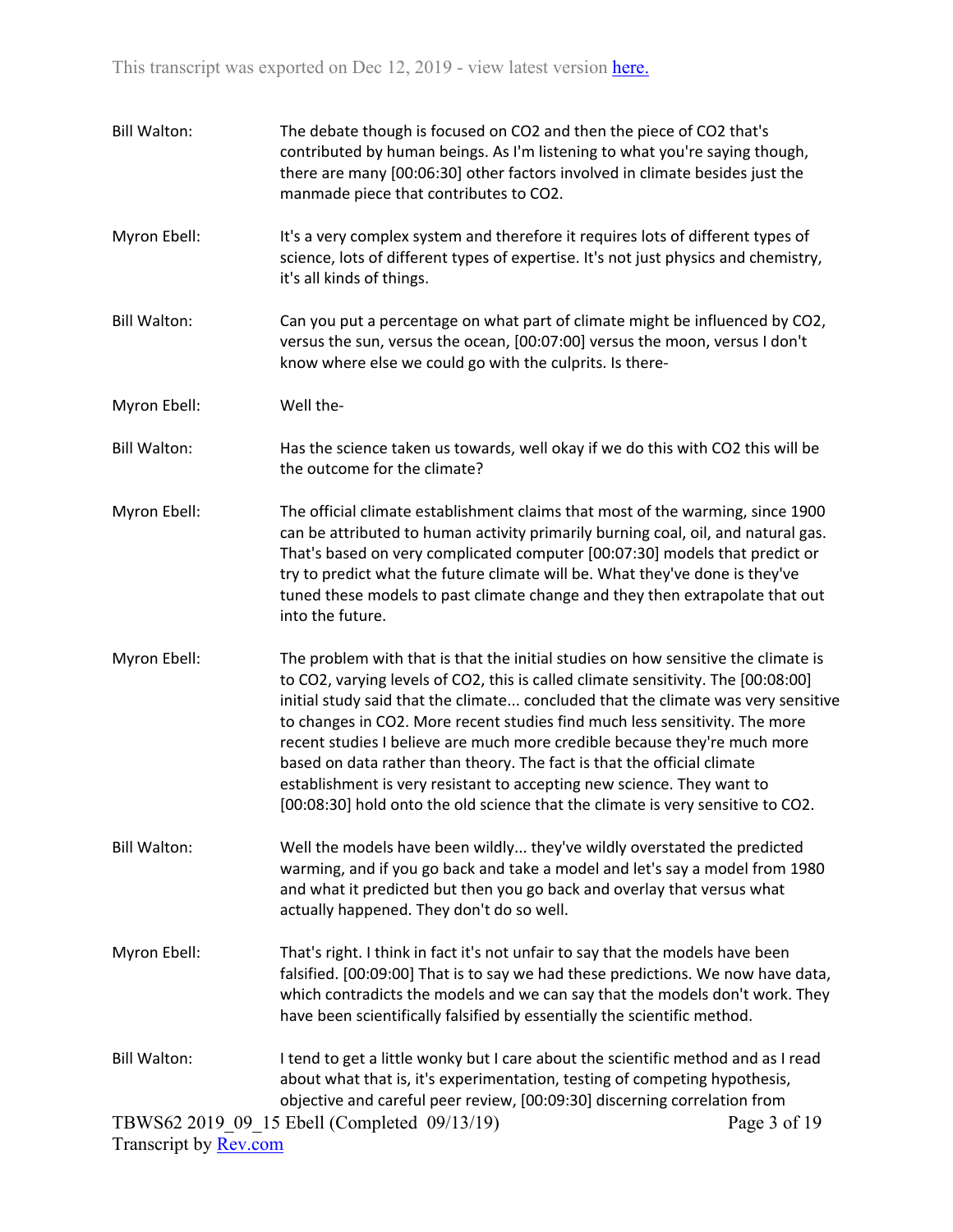causation, and controlling natural variability. Sounds like that's not happening with climate science?

- Myron Ebell: Not much of the time yes. There are gaps there. We could go through and look in detail at each one of those, but yes there are... Climate science is not normal science. It has become something different, you might call it post-modern science [00:10:00] or post-normal science.
- Bill Walton: That's because its been captured by political and economic agendas?
- Myron Ebell: Scientists are still running the agenda but they have made certain commitments that aren't really very scientific. I think the motives vary. I think they're not all political, they're not all economic, but politics and economics have definitely become involved.
- Bill Walton: You're watching the Bill [00:10:30] Walton Show. I'm here with Myron Ebell of the Competitive Enterprise Institute as an expert in all things climate and climate science is what we're talking about right now. The science that you're referring to is that driven by when it was at the UN Intergovernmental Panel on Climate Change? Is that the body that creates the... sprinkles the holy water on science research?
- Myron Ebell: Yes largely. The first thing is that virtual [00:11:00] all climate science is government funded. We have a long history in the United States now going back to the 1980s of the Department of Energy and the National Science Foundation and NOAA and NASA funding science designed to look for the human signal in climate change. The funding has been vastly disproportionate [00:11:30] for looking at the human signal compared to looking at-
- Bill Walton: When I say that the other way they've assumed the conclusion? They're assuming that this is going to be manmade and therefore we're looking for the arrows that point in that direction?
- Myron Ebell: Yeah, all the scientific funding is looking for that answer. If you don't find that answer you tend not to get funded.
- Bill Walton: I think you've got a number on the dollars that are getting spent on science driven by the [00:12:00] IPCC and science dollars that go to client skeptics. What's the ratio?
- Myron Ebell: Oh I don't know but it's probably 1,000 to 1.
- Bill Walton: I think I read that it was \$6,800 that goes to the consensus and \$1 that goes-

Myron Ebell: 6,800 to 1.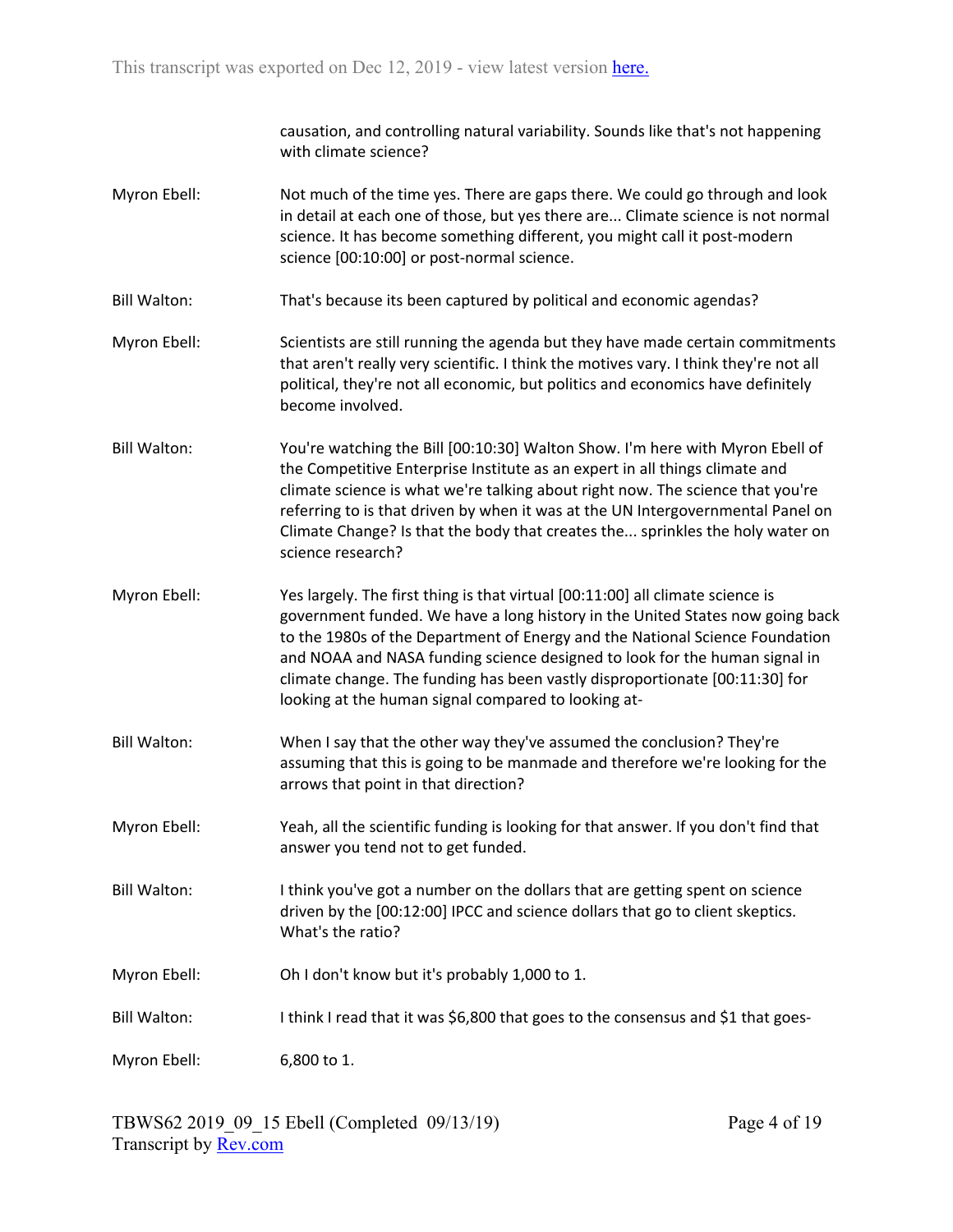| <b>Bill Walton:</b> | Okay, 6,800 to 1.                                                                                                                                                                                                                                                                                                                                                                                                                                                                                                                                                                                                                                                                                                                                                                                                                                                                                                                                                                                                                          |
|---------------------|--------------------------------------------------------------------------------------------------------------------------------------------------------------------------------------------------------------------------------------------------------------------------------------------------------------------------------------------------------------------------------------------------------------------------------------------------------------------------------------------------------------------------------------------------------------------------------------------------------------------------------------------------------------------------------------------------------------------------------------------------------------------------------------------------------------------------------------------------------------------------------------------------------------------------------------------------------------------------------------------------------------------------------------------|
| Myron Ebell:        | You see I'm low balling, I'm way too conservative in my estimates here.                                                                                                                                                                                                                                                                                                                                                                                                                                                                                                                                                                                                                                                                                                                                                                                                                                                                                                                                                                    |
| <b>Bill Walton:</b> | [00:12:30] Have you been called a climate denier?                                                                                                                                                                                                                                                                                                                                                                                                                                                                                                                                                                                                                                                                                                                                                                                                                                                                                                                                                                                          |
| Myron Ebell:        | Yes and of course anyone who objects or disagrees with the entire agenda now<br>is called a climate denier. It used to be somewhat limited to people like me and<br>a few scientists who were public in their opposition to the consensus but now<br>it's really anybody who doesn't adopt the entire agenda.                                                                                                                                                                                                                                                                                                                                                                                                                                                                                                                                                                                                                                                                                                                              |
| <b>Bill Walton:</b> | You acknowledge the temperatures have risen [00:13:00] in the last 100 years<br>but just not that much and the question is whether even that's a good thing or a<br>bad thing.                                                                                                                                                                                                                                                                                                                                                                                                                                                                                                                                                                                                                                                                                                                                                                                                                                                             |
| Myron Ebell:        | That's right. The first question is, is this really a crisis? I have no doubt that it's<br>not a crisis. Of course that immediately puts me into the denier camp, but if you<br>go down the list I meet most of the other criteria as well.                                                                                                                                                                                                                                                                                                                                                                                                                                                                                                                                                                                                                                                                                                                                                                                                |
| <b>Bill Walton:</b> | We're getting warnings [00:13:30] from people who everything's dire, that<br>things like climate change is sapping nutrients from our food. What else do we<br>have here? I'm looking around for it but there are all sorts of wild claims about<br>how everybody's leaving Africa because of temperature reached 130. We've got<br>incredible wind storms in the Midwest because of this, all the hurricane's<br>[00:14:00] that have happened are all because of climate change, and yet the<br>data shows there really hasn't been an increase in the number of hurricanes in<br>the last 100 years.                                                                                                                                                                                                                                                                                                                                                                                                                                    |
| Myron Ebell:        | There have been cycles and in fact the last 12, 15 years we've been in a low<br>phase and it's only the last couple of years that we've gotten back into a higher<br>phase with hurricane activity. There are all kinds of claims about impact and if<br>you look at the actual science, and many times if you look at the IPCC reports<br>you find [00:14:30] that the claims about the impacts are exaggerated or just<br>simply aren't there, and when one of these comes out in the media and then it's<br>shot down then they move to another one. It's like playing whack-a-mole with<br>climate impacts. You can show that there is no increase in tornado activity or<br>droughts or floods or hurricane activity, [00:15:00] we can go through the whole<br>long list. There's no increase in malaria or other tropical diseases. The polar<br>bears are not declining in number, they've been increasing in number largely<br>because hunting has been restricted but there are more polar bears now than<br>there were in 1950. |
| <b>Bill Walton:</b> | I think I learned there were 5,000 polar bears in 1960 and now there are 30,000.                                                                                                                                                                                                                                                                                                                                                                                                                                                                                                                                                                                                                                                                                                                                                                                                                                                                                                                                                           |
| Myron Ebell:        | 25,000 or 30,000 yeah, so there's a lot of polar bears. That's not [00:15:30] what<br>you would gather by listening to the mainstream media and the photos of sick                                                                                                                                                                                                                                                                                                                                                                                                                                                                                                                                                                                                                                                                                                                                                                                                                                                                         |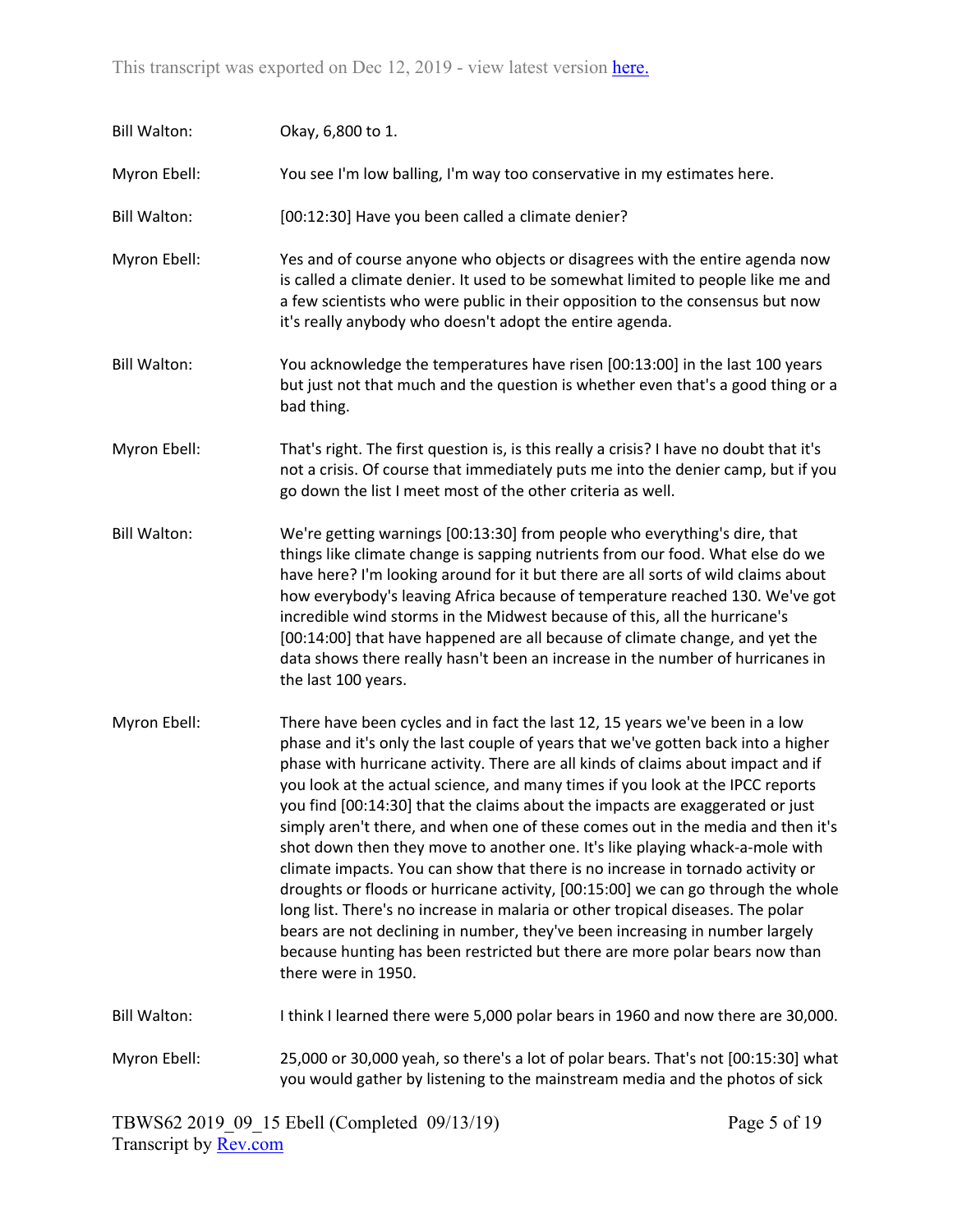and diseased polar bears. This claim that we're already seeing the impacts is the one, I think it's really the achilles heel of the climate movement.

- Bill Walton: Would you see any negative impact from the climate change, from the rise in temperatures that we've seen so far?
- Myron Ebell: Yeah sure, but they're very minor. I [00:16:00] think they're really strongly outweighed by the benefits of warmer temperatures. By in large we're in a interglacial period. We're 13,000, 14,0000 years into an interglacial period. We've had several million years of ice ages, which last about 100,000 years, followed by interglacial periods, which last about 15,000 years. This is a very cold part of the earth's history and [00:16:30] most of the warming that we've seen since 1800 has been a recovery from the little ice age, which was a huge problem for people living in northern latitudes in the previous several centuries.
- Bill Walton: Hard to live in Minnesota when you're under 50 feet of ice.
- Myron Ebell: Right, well that was... In fact in the ice age it was more like two miles of ice. Yes, so [00:17:00] the little ice age was a big problem for people living in Europe, North America, and China, which is the grain belt of the world and it led to disaster after disaster for human kind, including lots of starvation and lots of disease. Since the climate has recovered from the little ice age we've got a lot of positives in that warming in terms [00:17:30] of human flourishing, in terms of the benefits of warmer weather over colder weather. To just get slightly technical, we keep hearing about heat waves and how it's going to hurt humanity, but many, many more people die from cold weather than from hot weather. That divergence is actually wider now because of the prevalence of air conditioning in hot places.
- Bill Walton: I think [00:18:00] the ratio's almost 99 to 1.
- Myron Ebell: Well it varies from place to place but it's more like I'd say 10 to 1 in most places. We see a lot of people in northern Europe now because of the increase in electricity prices, are not able to heat their homes adequately and they're dying of cold weather, cold temperatures in the winter now. Poverty is probably a much bigger problem today than any of the [00:18:30] negatives caused by global warming.
- Bill Walton: Well and CO2 changes have actually caused the earth to become more greener.
- Myron Ebell: Yes, and that's something that the climate crowd is having a hard time dealing with because it's based on NASA satellite photography from the weather satellites, which went up in '79. It shows very clearly that the norther arboreal forests are greening, the rainforests are greening, and [00:19:00] more recently there has been research that shows that the grasslands are greening and they are more acres of grassland than any other type of vegetation. The grasslands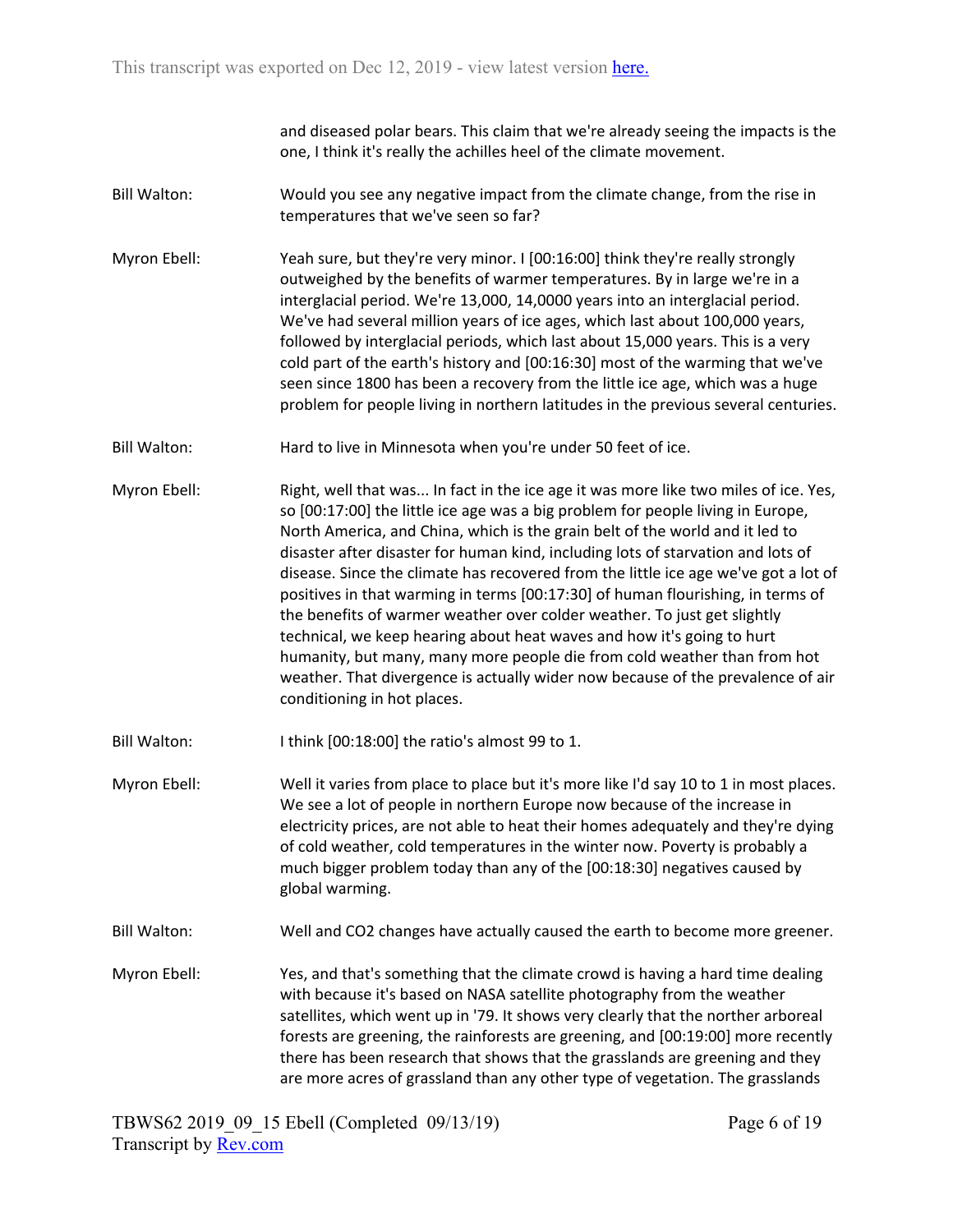are becoming denser, the rainforests are becoming denser, and the northern forests are becoming denser. The earth is greening.

- Bill Walton: Yet that's not what we hear. What we're hearing is just exactly the opposite. In [00:19:30] the category of extreme weather people have died from extreme weather globally has decreased by 99%. There's no trend in the strength or frequency of US landfalling hurricanes, no change in flood magnitudes, and also the total areas burned by wildfires has been reduced. Why am I feel like I'm living in a different world [00:20:00] when I read this versus what I'm hearing on say CNN? CNN during the debate instructed all the candidates, they had that seven hour debate that they were talking about the climate-
- Myron Ebell: Did you watch that?
- Bill Walton: I was counting on you to watch it and tell me all about it.
- Myron Ebell: Well I was counting on someone else.
- Bill Walton: I was going to leverage your time.
- Myron Ebell: I thought it was a way for CNN to lower their ratings. [00:20:30] Ellen [Tampken 00:20:32], the Public Editor for CNN beforehand insisted the moderators should proceed on the assumption that climate is in crisis and limit themselves to calling for action and faulting inaction.
- Bill Walton: I think it's time to turn to the politics of this. You're watching the Bill Walton Show. I'm here with Myron Ebell, Competitive Enterprise [00:21:00] Institute and I'm having my eyes opened about what's really happening with climate and it's not what I'm reading about in the New York Times. Myron, you've talked about something called the... I mean who's benefiting from the direness that we're hearing about climate? You used a metaphor I think it had to do with prohibition?
- Myron Ebell: Well you'll have to remind me what that metaphor was Bill.
- Bill Walton: I think you said bootleggers and Baptists.
- Myron Ebell: Oh yes, well Bruce Yandle, a wonderful economist [00:21:30] now retired from Clemson University, some decades ago came up with the very keen observation that every political movement or every attempt to get something politically had two wings and he called them Baptists and bootleggers. This was from the era when people were, particularly in the south, where there are a lot of Baptists, were trying to [00:22:00] keep dry laws in their counties in place. Prohibition was over but they were trying to keep alcohol sales forbidden. Well the Baptists were for that because they were against alcohol and drinking for temperance, but the bootleggers were for it too because if alcohol became legal then they would go out of business.

TBWS62 2019\_09\_15 Ebell (Completed 09/13/19) Transcript by [Rev.com](https://www.rev.com/)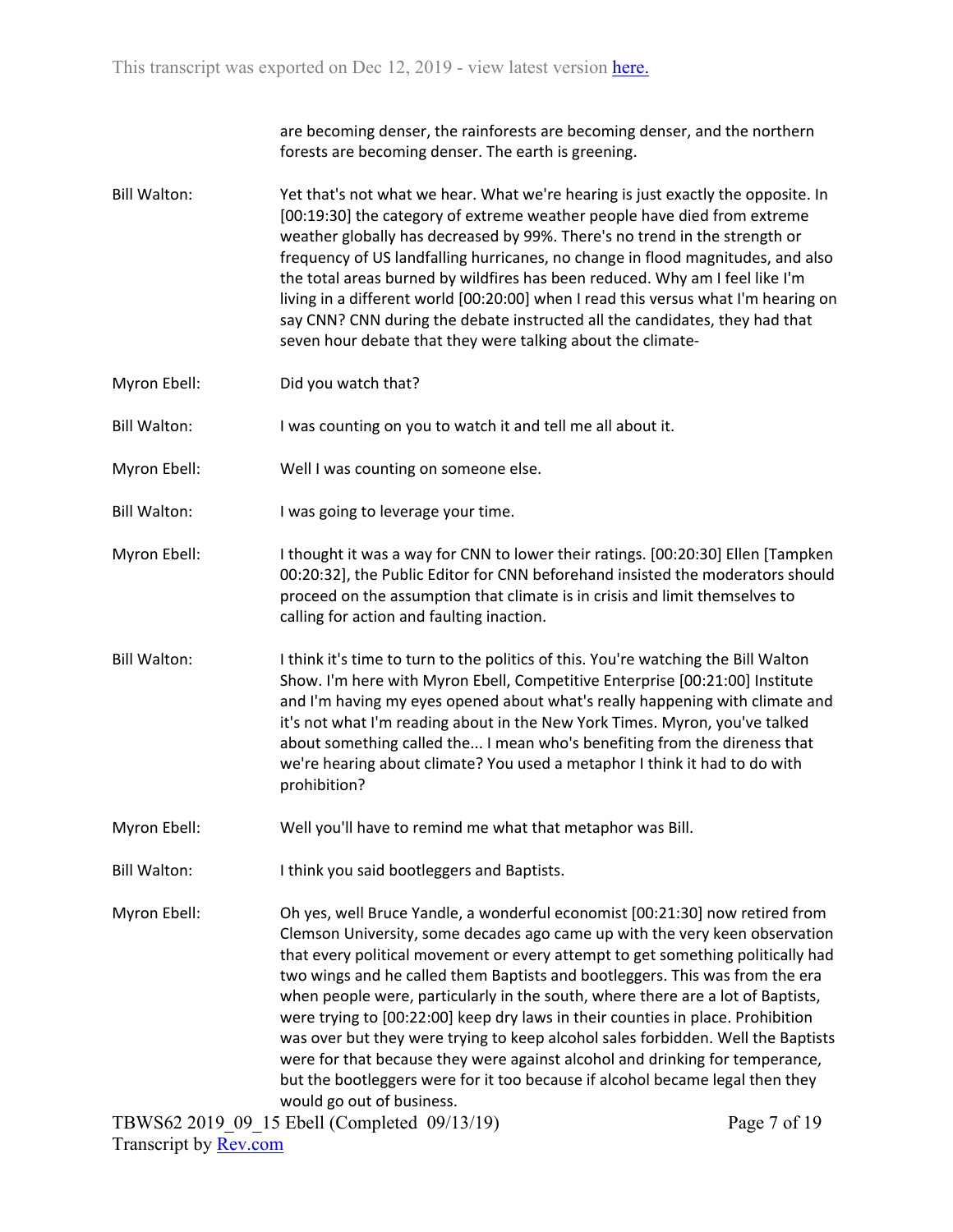| Myron Ebell:        | The bootlegger would supply the funding for this effort to keep the country<br>[00:22:30] dry and the Baptists would provide the moral high ground and the<br>moral principles to argue to keep the county dry. Bruce Yandle has applied this<br>and others have applied it to almost every political issue and you always see<br>that almost every movement will have the Baptist wing and the bootlegger<br>wing. In some cases it's the same people. I mean Al Gore is a good example of<br>that in the global warming debate. He's the-                                                                                                                                    |
|---------------------|--------------------------------------------------------------------------------------------------------------------------------------------------------------------------------------------------------------------------------------------------------------------------------------------------------------------------------------------------------------------------------------------------------------------------------------------------------------------------------------------------------------------------------------------------------------------------------------------------------------------------------------------------------------------------------|
| <b>Bill Walton:</b> | He won the Nobel [00:23:00] Prize.                                                                                                                                                                                                                                                                                                                                                                                                                                                                                                                                                                                                                                             |
| Myron Ebell:        | He's the moral spokesman but he's also trying to become a billionaire based on<br>selling green energy.                                                                                                                                                                                                                                                                                                                                                                                                                                                                                                                                                                        |
| <b>Bill Walton:</b> | Just on a side note the studio we're in started live we believe, local legend has it<br>as a speak easy. I guess when they got rid of prohibition they had to find<br>something else to do with it. Fast forward 80 years and here we are.                                                                                                                                                                                                                                                                                                                                                                                                                                     |
| Myron Ebell:        | Well yes.                                                                                                                                                                                                                                                                                                                                                                                                                                                                                                                                                                                                                                                                      |
| <b>Bill Walton:</b> | So the bootleggers in the case of the environmental world are the [00:23:30] I<br>guess you've got tax credits and there's all the research dollars going it, there's<br>the political power that comes from bringing everything under control to fix the<br>climate. Then we've got the wind and solar manufacturers and all the other<br>people that benefit from that. Is that pretty much what the bootleggers look like<br>here?                                                                                                                                                                                                                                          |
| Myron Ebell:        | Yes, and the environmental pressure groups and well the religious community<br>has been brought [00:24:00] in to try to say it's a crime not to be doing<br>something to solve the planetary emergency. Then the academic community<br>have a huge amount of moral prestige. That's interesting because of course<br>they're direct financial beneficiaries of the global warming issue because the<br>amount of money going into global warming research is probably [00:24:30] 20<br>times higher than it was before. That may be again an under estimate before<br>the crisis was announced in the late 80s.                                                                |
| <b>Bill Walton:</b> | Well Bernie Sanders in the last debate said that we needed to get all of our<br>power from electricity sourced through wind and solar and do it within 10 years.<br>Explain why that's tough [00:25:00] to do.                                                                                                                                                                                                                                                                                                                                                                                                                                                                 |
| Myron Ebell:        | 20, 30, 50 years ago the world got 80% of its energy from burning coal, oil, and<br>natural gas, the three hydrocarbons or fossil fuels. Today the world gets 80% of<br>its energy from burning coal, oil, and natural gas. Now the percentages have<br>changed, there's less coal in the United States but in fact there's a lot of coal<br>being burned in China and India now. Despite all of this [00:25:30] effort to<br>subsidize and promote wind and solar power and a few other renewables, what<br>we see is that they are providing some of the increased global supply of energy,<br>because remember, if we get 80% of our energy from coal, oil, and natural gas |
|                     | TBWS62 2019 09 15 Ebell (Completed 09/13/19)<br>Page 8 of 19                                                                                                                                                                                                                                                                                                                                                                                                                                                                                                                                                                                                                   |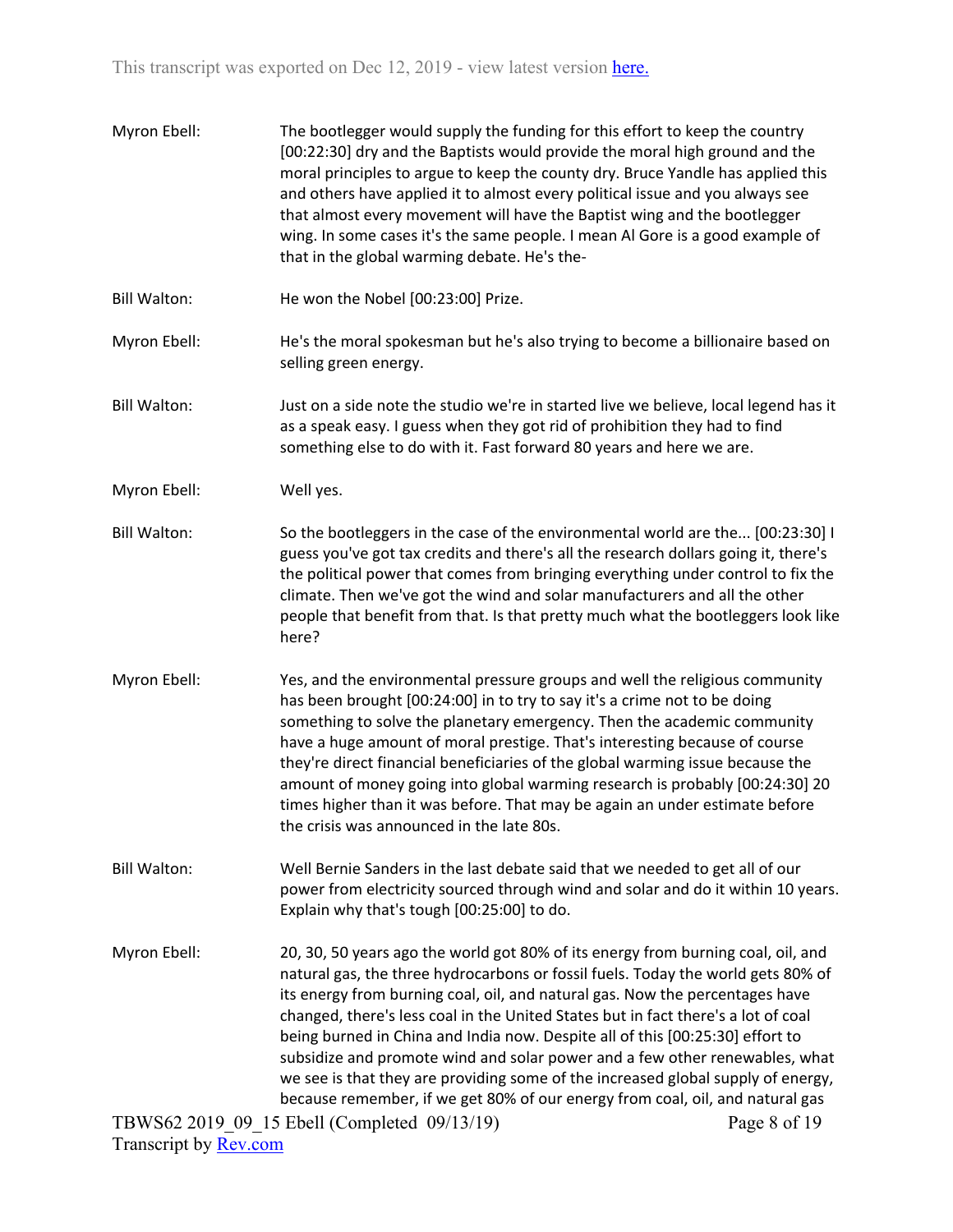today, we're using a lot more energy globally than we were 30, 40, 50 years ago. It's a much bigger pie. Wind and solar are providing [00:26:00] a fraction of that and it's an increasing amount but it hasn't changed the percentage.

- Myron Ebell: When people like Senator Sanders talk about we need to switch over completely, they're first going to have to explain how it is after 20 to 30 years of subsidizing wind and solar they haven't been able to increase their global percentage of the energy that they supply. I think that's the first problem, [00:26:30] it's completely impractical in other respects as well, technologically. The amount of stuff that you have to dig up, minerals, heavy metals that you have to dig up to build all these wind mills and solar panels is far beyond the current capacities of the industry. In fact, most of the people who want wind and solar are against mining, they oppose mining projects. That's another technological [00:27:00] problem.
- Myron Ebell: Then I'll just mention the other big one, which is the electric grid won't operate with high percentages of intermittent and unreliable sources of power and the wind doesn't blow all the time and the sun doesn't shine all the time and it never shines at night. People in norther Europe, there was just a story in the news in England. People are starting to complain about... They've been sold these solar panels with loans and they've been [00:27:30] told that they will get enough electricity back to more than pay for the solar panels and they will make out like bandits. Well it turns out in most parts of England it isn't very sunny and it's also very far in the north so in the winter it's not sunny at all. It's a cloudy, kind of gloomy place. They're all finding out that they were sold a bill of goods when they put solar panels on their houses. The technological impediments to going [00:28:00] all renewable are immense.
- Bill Walton: If fossils fuels are 81% or roughly, we also have nuclear and we have hydro electric. Wind and solar what are about 6% now of the total?
- Myron Ebell: In the United States yes I think so.
- Bill Walton: I also learned just in terms of the acres or square miles that you'd [00:28:30] need to do solar or the wind farms, for an equal amount of space fossil fuels produce 110 times the energy. I'm trying to envision what Bernie has in mind when all of Massachusetts, he's from Massachusetts, I can't remember.
- Myron Ebell: Vermont.
- Bill Walton: Vermont yeah. We're going to have all of Massachusetts or Vermont covered with solar panels, and it's in New England and it's cold and there's winter there too. It's a little bit like Great Britain. [00:29:00] Then we're going to have all these wind farms, maybe off of Nantucket I'm sure. Martha's Vineyard, where are we going to put these wind farms?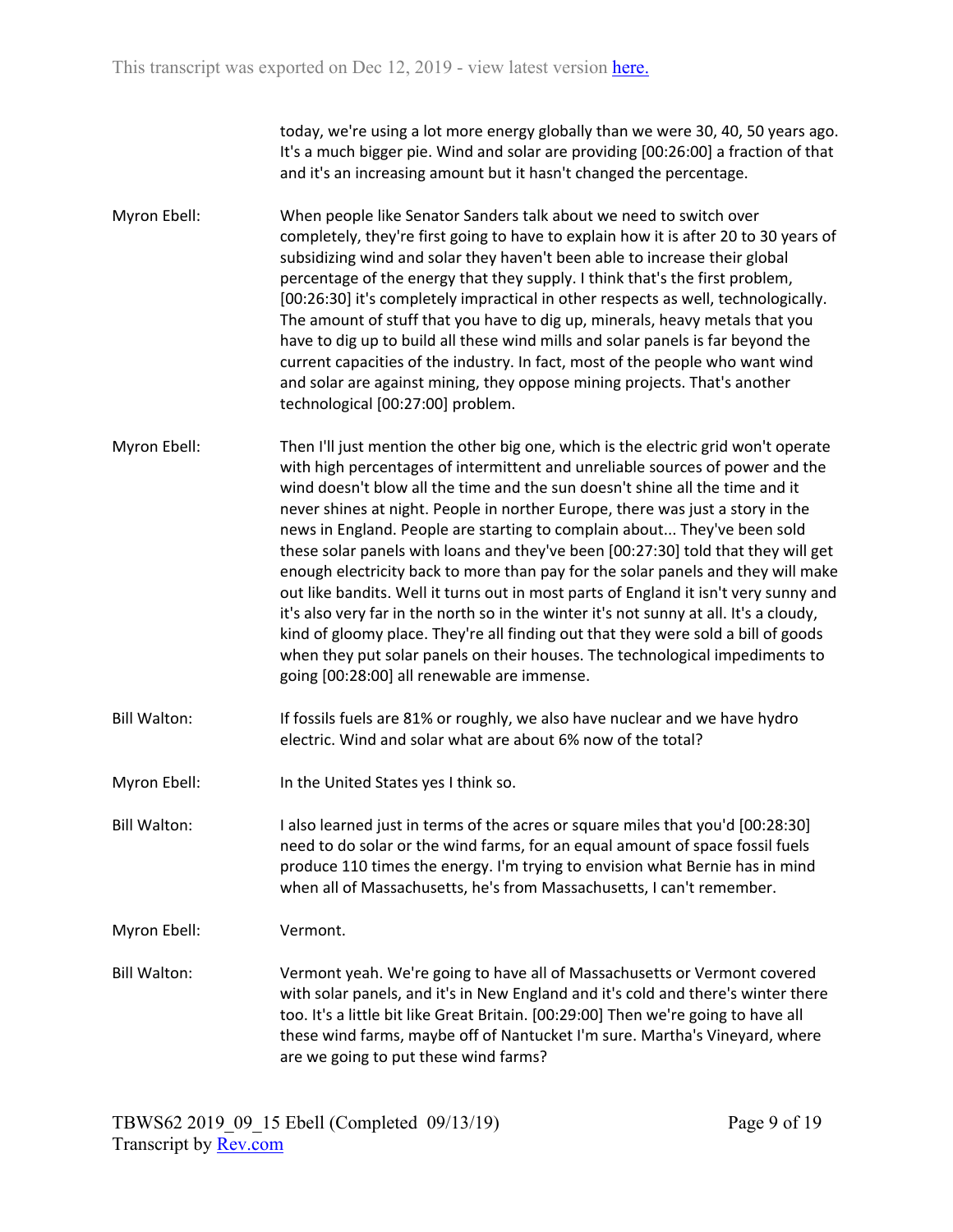| Myron Ebell:          | Well that's a really good point. The acreage that types of energy take up I<br>mean the reason fossil fuels are such a great source of energy is because first of<br>all they don't take up a lot of land because we're digging under the ground to<br>get them. The footprint of an oil well and a pipeline or a coalmine is pretty<br>small. The second [00:29:30] thing is that they're very concentrated sources of<br>energy. There's just an awful lot of energy in a gallon of gasoline from oil.<br>There's an awful lot of energy at a very low price from a ton of coal. Wind and<br>solar are very diffuse and so you need a lot of land and you need a lot of<br>equipment to harvest that source of energy, those two sources of energy.                                                                                                                      |               |
|-----------------------|----------------------------------------------------------------------------------------------------------------------------------------------------------------------------------------------------------------------------------------------------------------------------------------------------------------------------------------------------------------------------------------------------------------------------------------------------------------------------------------------------------------------------------------------------------------------------------------------------------------------------------------------------------------------------------------------------------------------------------------------------------------------------------------------------------------------------------------------------------------------------|---------------|
| Myron Ebell:          | There have been [00:30:00] estimates that the Green New Deal, if it were<br>implemented, which is very similar to the idea that we're going to get off of<br>coal, oil, and natural gas in 10 years, would take an area comparable to the size<br>of California, which is our third largest state to The environmental<br>consequences of taking up all that land with windmills and solar panels are<br>just they're outrageous. [00:30:30] We have worries about building one<br>pipeline and what it might do to the environment, and yet we're going to take<br>over an area the size of California with solar farms? It really is crazy.                                                                                                                                                                                                                              |               |
| <b>Bill Walton:</b>   | We're continuing to wander through this It seems like everything I learned it's<br>hard to hold the view that if climate is a problem this is not the solution. Now<br>the other solution [00:31:00] is I think we should do things like consume less<br>meat. What's consuming less meat going to do for the CO2 greenhouse gas<br>issue?                                                                                                                                                                                                                                                                                                                                                                                                                                                                                                                                 |               |
| Myron Ebell:          | Well there's a claim that growing animals is very inefficient in terms of calories.<br>You need much less energy and water to produce wheat for bread than you do<br>to produce grass for [00:31:30] cows. The problem with that thinking is people<br>don't understand I said before the grasslands are the largest acreage in the<br>world, much more than farmland or forest. Grasslands is where we graze sheep<br>and cows and goats, and if you got rid of meat eating you would be taking out<br>all of the hundreds of millions of acres that are devoted to providing a pasture<br>[00:32:00] for animals. This would put a huge amount of pressure on our<br>farmland to produce essentially Most of our calories come from rice, corn,<br>wheat, so we would have to vastly expand the amount of farmland to get<br>enough calories for the worlds' population. |               |
| Myron Ebell:          | People don't understand where our food comes from when they start talking<br>about we need to stop eating meat.                                                                                                                                                                                                                                                                                                                                                                                                                                                                                                                                                                                                                                                                                                                                                            |               |
| <b>Bill Walton:</b>   | Two phrases jump out. I'm training [00:32:30] in economics and you've got<br>opportunity costs and unintended consequences. It seems like every time<br>somebody says, "Gee, this is a really bright idea," they're ignoring all the other<br>third, second, fifth, tenth order impact. That's what we're talking about here.                                                                                                                                                                                                                                                                                                                                                                                                                                                                                                                                              |               |
| Myron Ebell:          | Those are the two most important pieces of analysis, opportunity cost and<br>unintended consequences of all political policies. That's what you always find is                                                                                                                                                                                                                                                                                                                                                                                                                                                                                                                                                                                                                                                                                                             |               |
| Transcript by Rev.com | TBWS62 2019 09 15 Ebell (Completed 09/13/19)                                                                                                                                                                                                                                                                                                                                                                                                                                                                                                                                                                                                                                                                                                                                                                                                                               | Page 10 of 19 |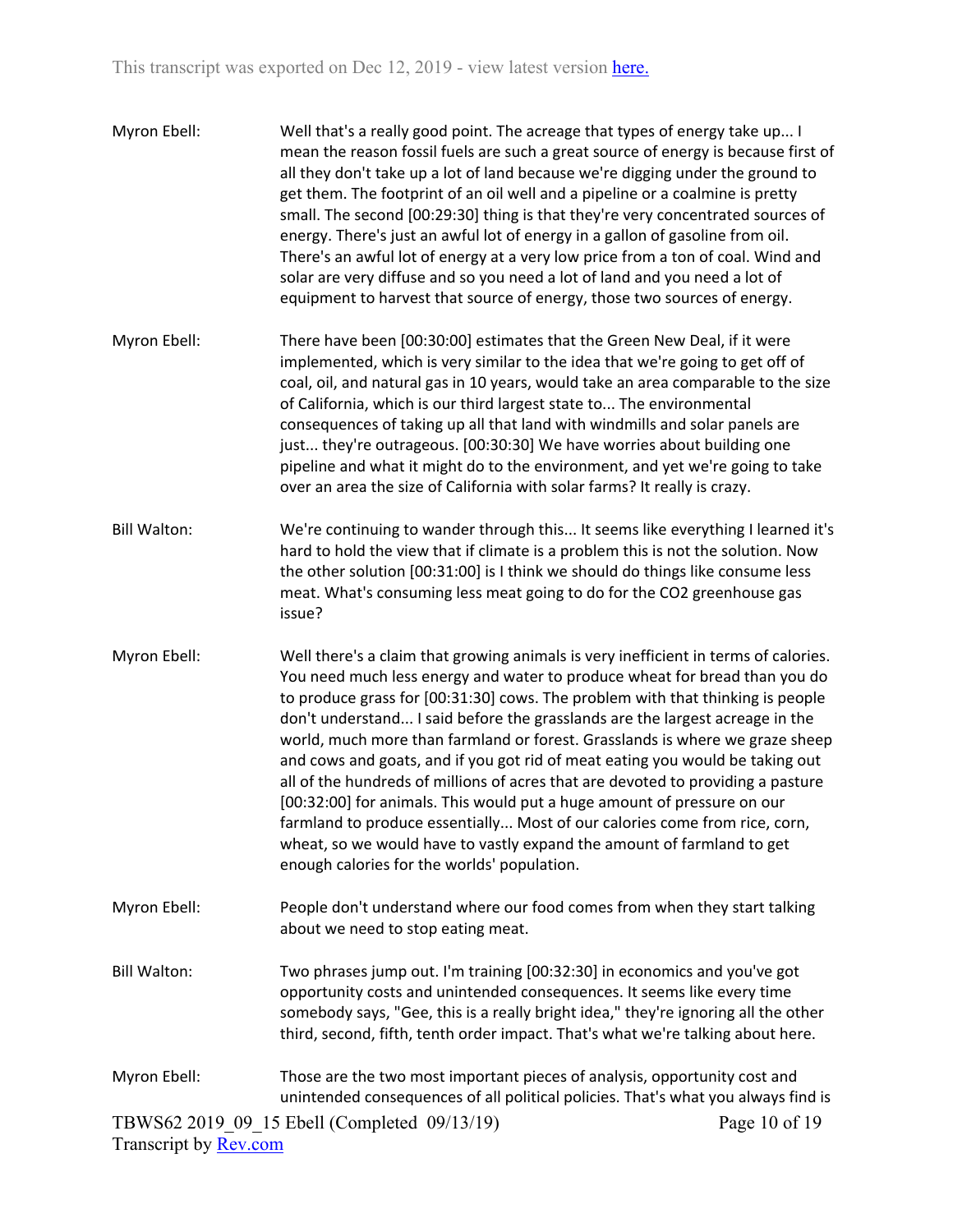|                     | the people promoting them [00:33:00] need to look more carefully at the<br>opportunity costs and the unintended consequences. I mean the fact is in global<br>warming we talk about the consequences and the costs of global warming, but<br>why don't we ever talk about the costs of global warming policies? Well if you<br>do you find out the costs of global warming policies are at least one order of<br>magnitude and probably two orders of magnitude. That is 10 to 100 times more<br>[00:33:30] than the consequences of global warming.                                                                                                                                                                                                                                                                   |               |
|---------------------|------------------------------------------------------------------------------------------------------------------------------------------------------------------------------------------------------------------------------------------------------------------------------------------------------------------------------------------------------------------------------------------------------------------------------------------------------------------------------------------------------------------------------------------------------------------------------------------------------------------------------------------------------------------------------------------------------------------------------------------------------------------------------------------------------------------------|---------------|
| <b>Bill Walton:</b> | Let me make sure I heard that. One order of magnitude is 100 times more?                                                                                                                                                                                                                                                                                                                                                                                                                                                                                                                                                                                                                                                                                                                                               |               |
| Myron Ebell:        | 10.                                                                                                                                                                                                                                                                                                                                                                                                                                                                                                                                                                                                                                                                                                                                                                                                                    |               |
| <b>Bill Walton:</b> | 10 times more.                                                                                                                                                                                                                                                                                                                                                                                                                                                                                                                                                                                                                                                                                                                                                                                                         |               |
| Myron Ebell:        | 10 times more. Two orders of magnitude would be 100 times more. Well that's<br>the kind of world we live in. We're talking about saving the world from global<br>warming when the costs of doing so will be immensely greater than the costs of<br>dealing, just living with whatever consequences global warming gives us. As<br>we've already talked about, at least so [00:34:00] far most of the consequences<br>of global warming are beneficial to human beings and to the planet.                                                                                                                                                                                                                                                                                                                               |               |
| <b>Bill Walton:</b> | Let's check off the benefits again. Greening earth, longevity.                                                                                                                                                                                                                                                                                                                                                                                                                                                                                                                                                                                                                                                                                                                                                         |               |
| Myron Ebell:        | Let's stop with greening earth. Remember greening earth is not primarily caused<br>by warmer temperatures. It's a direct consequence of carbon dioxide. Carbon<br>dioxide is required by most plants for photosynthesizing solar energy into plant<br>[00:34:30] energy, into calories. When we talk about the impacts of carbon<br>dioxide levels in the atmosphere, yes there's an indirect impact on the climate,<br>but there's a direct impact on plant growth. Plants are using higher CO2 levels to<br>grow faster and to grow bigger. The other thing about CO2 levels is [00:35:00]<br>that most plants are much hardier and much more less susceptible to things like<br>drought if the CO2 level is higher. This is an area that the global warming folks<br>don't like to talk about as you might imagine. |               |
| <b>Bill Walton:</b> | Well-                                                                                                                                                                                                                                                                                                                                                                                                                                                                                                                                                                                                                                                                                                                                                                                                                  |               |
| Myron Ebell:        | Why they don't like to talk about it.                                                                                                                                                                                                                                                                                                                                                                                                                                                                                                                                                                                                                                                                                                                                                                                  |               |
| <b>Bill Walton:</b> | If the CO2 concentrations are overwhelmingly [00:35:30] positive. The other<br>aspect of fossil fuels is that if you get fussy about fossil fuels you're not only<br>talking about the United States, you're talking about China, Russia, India, the<br>rest of the world, whole developing world. Fossil fuels have done an awful lot to<br>lift billions of people out of poverty because it's fueled all the technology that's<br>made life better, more productive, they've been better fed, they're living longer,<br>the incidence of disease is lower. I mean it's sort of [00:36:00] like if you had to<br>invent a magical thing that would cause human prosperity you'd call it fossil                                                                                                                       |               |
|                     | fuel.<br>TBWS62 2019 09 15 Ebell (Completed 09/13/19)                                                                                                                                                                                                                                                                                                                                                                                                                                                                                                                                                                                                                                                                                                                                                                  | Page 11 of 19 |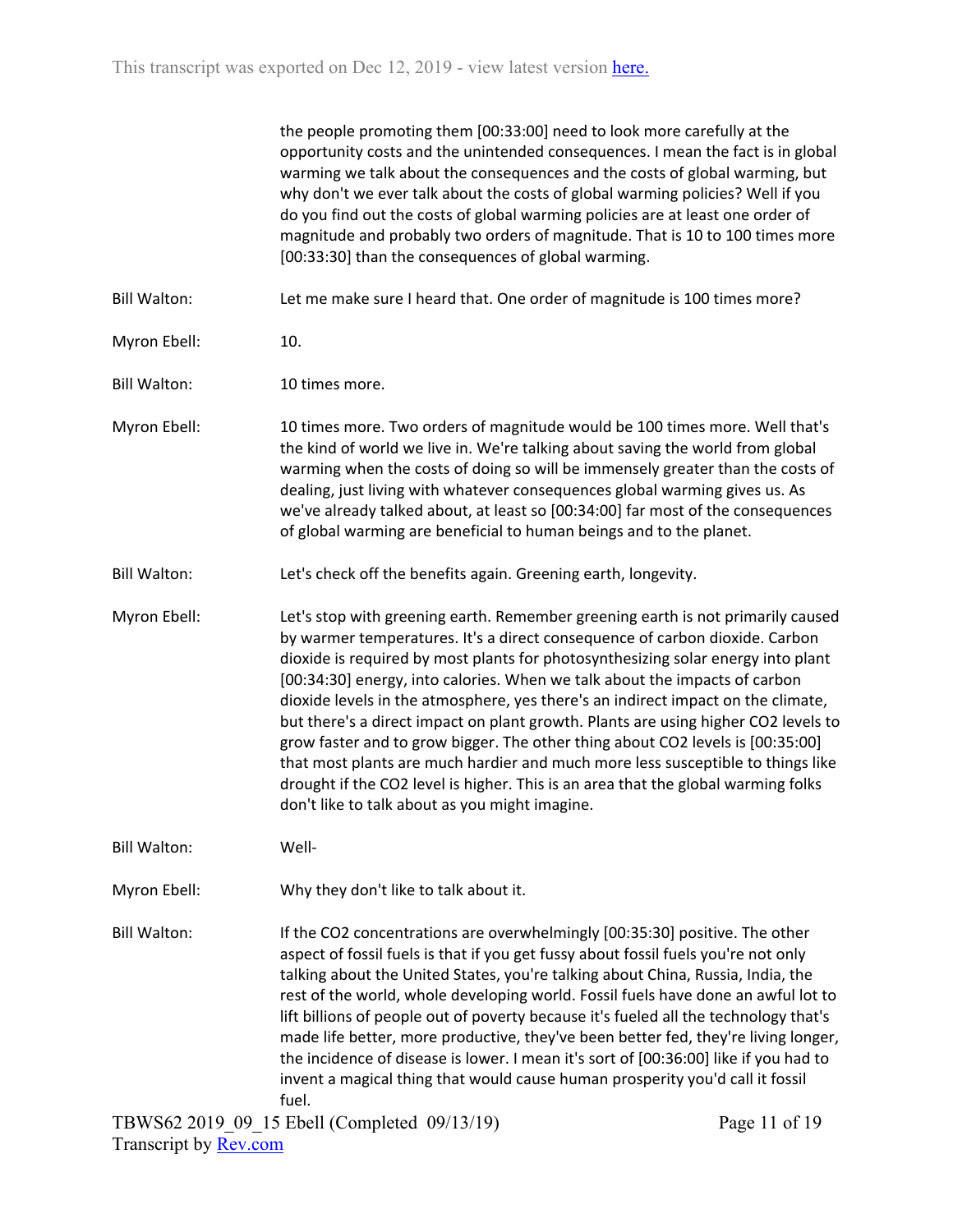| Myron Ebell:        | Human flourishing is heavily dependent upon access to energy. If we don't have<br>access to affordable energy then we're going to live much more miserable lives.<br>Most energy used to be provided by human labor and draft animals. [00:36:30]<br>Now nearly all of it is provided by modern energy and that can include solar and<br>wind, but human flourishing, and the energy aspect of it, is something that we<br>take for granted in the United States and in most of the developed world and<br>we forget what life is like in an African village or an Indian village where they<br>don't have access to electricity. |
|---------------------|-----------------------------------------------------------------------------------------------------------------------------------------------------------------------------------------------------------------------------------------------------------------------------------------------------------------------------------------------------------------------------------------------------------------------------------------------------------------------------------------------------------------------------------------------------------------------------------------------------------------------------------|
| Myron Ebell:        | [00:37:00] People need to think about what it's like. Now it's fun to go out and<br>go camping in a wild area and live for a few days without electricity. But it's<br>really nice to get back to the electricity and also modern transportation is over<br>90% dependent upon oil.                                                                                                                                                                                                                                                                                                                                               |
| <b>Bill Walton:</b> | I was in the Army I don't go camping.                                                                                                                                                                                                                                                                                                                                                                                                                                                                                                                                                                                             |
| Myron Ebell:        | Yeah, you don't camp. You don't do camping. People forget that human<br>[00:37:30] flourishing depends upon energy and the problem in the world is not<br>that we have too much energy, it's that we have not nearly enough. There's still<br>over a billion people who don't have access to electricity, and there's still<br>probably three billion people in the hot countries like India and Indonesia who<br>don't have access to air conditioning. Well even here in the United States air<br>conditioning continues to [00:38:00] push northward. People in Michigan and<br>North Dakota have air conditioning now.        |
| <b>Bill Walton:</b> | Didn't some state just recently mandate that everybody will have air<br>conditioning and they made that an entitlement?                                                                                                                                                                                                                                                                                                                                                                                                                                                                                                           |
| Myron Ebell:        | That's-                                                                                                                                                                                                                                                                                                                                                                                                                                                                                                                                                                                                                           |
| <b>Bill Walton:</b> | Or was I just dreaming that?                                                                                                                                                                                                                                                                                                                                                                                                                                                                                                                                                                                                      |
| Myron Ebell:        | I don't know. I mean-                                                                                                                                                                                                                                                                                                                                                                                                                                                                                                                                                                                                             |
| <b>Bill Walton:</b> | Seems likely it's going to happen.                                                                                                                                                                                                                                                                                                                                                                                                                                                                                                                                                                                                |
| Myron Ebell:        | California cities are starting to ban natural gas hookups so that's the other side.<br>We have two political movements here in this country. One is for more energy<br>and for the benefits of [00:38:30] energy and one is for less energy and-                                                                                                                                                                                                                                                                                                                                                                                  |
| <b>Bill Walton:</b> | But without consequence.                                                                                                                                                                                                                                                                                                                                                                                                                                                                                                                                                                                                          |
| Myron Ebell:        | Without consequence.                                                                                                                                                                                                                                                                                                                                                                                                                                                                                                                                                                                                              |
| <b>Bill Walton:</b> | Without consequence.                                                                                                                                                                                                                                                                                                                                                                                                                                                                                                                                                                                                              |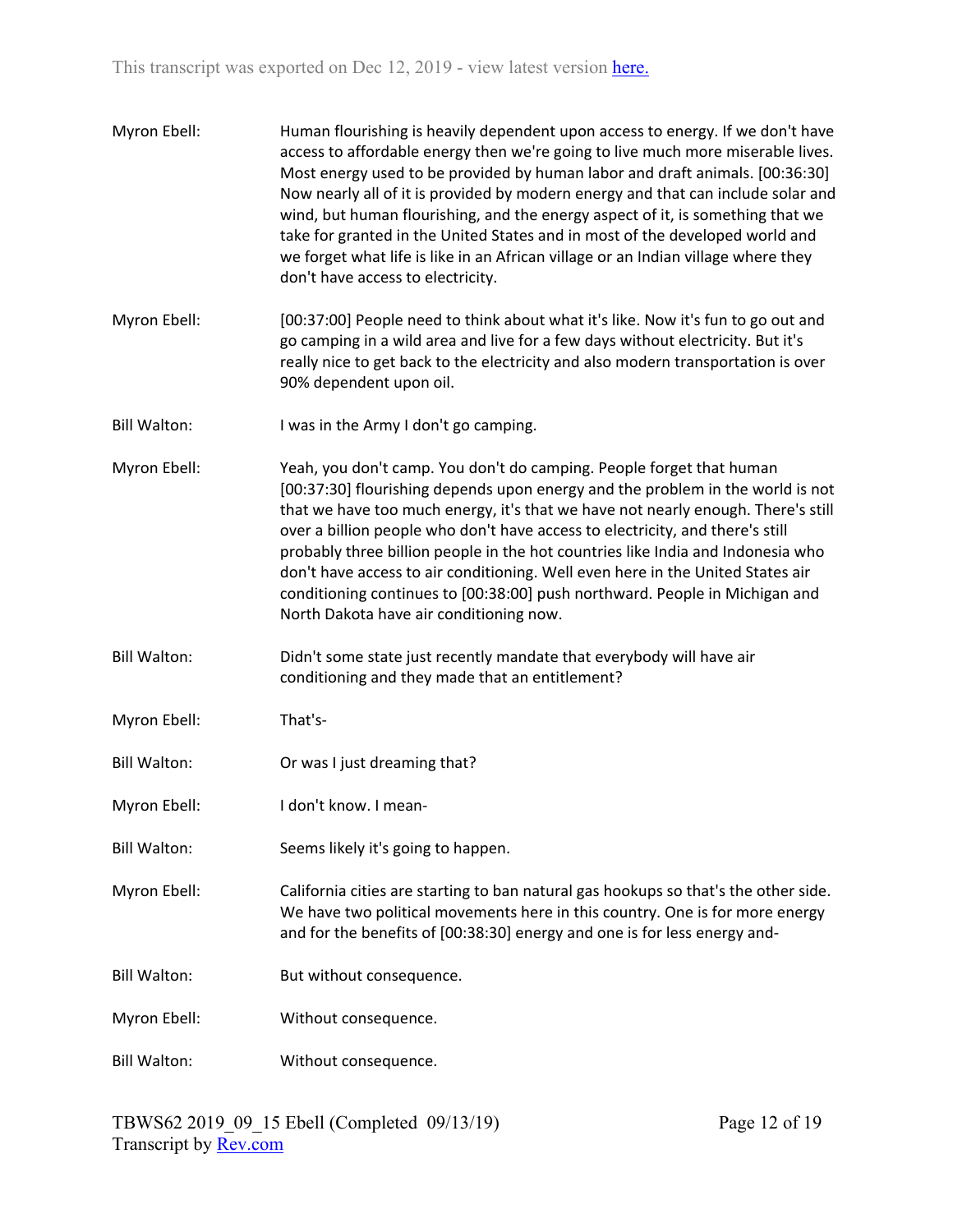- Myron Ebell: Right, that's right.
- Bill Walton: I want to probe a little bit on the impact of fossil fuels, which I'd never really thought about. You think about the Industrial Revolution lifting billions of people out of poverty more recently in the 20, 21st Century rapidly. That was really driven in part by the fossil fuel revolution that was [00:39:00] creating the power to run these machines.
- Myron Ebell: Yes, and think about it, before railroads and before cars, we take mobility for granted as well as having well heated and well cooled houses and well lighted streets and well lighted houses. Mobility was really only for the upper class until steam engines started building coal [00:39:30] and they built railroads. Most people if they wanted to go somewhere had to walk and if you were well off you could have a horse and if you were very well off you could have a carriage with horses. But today people in this country just take it for granted that they can get into their car and drive across the country.
- Bill Walton: You're watching the Bill Walton Show. I'm here with Myron Ebell and we are talking about the benefits of fossil fuels and the growth that's been generated over [00:40:00] the last couple centuries because of them and why it's probably a good idea not to get rid of them. You just mentioned something about the... Used the word the elites. Isn't this a luxury belief to believe that we're going to be doing all these things to clean up the earth and not use fossil fuels and we're going to save ourselves from rising seas? First place there's no evidence the seas are going to rise but this is very much an elite versus the rest of [00:40:30] everybody else and that's not only the rest of everybody else here in the United States, but it's all the other countries that are working to reach our level of prosperity.
- Myron Ebell: I think that's completely right. The problem in this debate is you have a bunch of wealthy people who don't mind... Well first of all, the percentage of income that you pay for energy both for electricity for heating [00:41:00] and for your car or other mode of transport, the percentage that you pay is much higher among poor people than it is wealthy people. That is to say that you may live in a big house and somebody over here may live in a small house, but the percentage you pay on heating and cooling is very similar.
- Myron Ebell: Wealthy people don't understand that energy costs [00:41:30] are really important to people lower down on the income scale. If their electric bill doubled and their transportation bill doubled, it wouldn't bother them very much. But if you're lower middle class and below in terms of income you're going to find that people are very sensitive to increases in energy costs and that's why when the price of gasoline goes up we have recessions in this country, and that's why people, [00:42:00] when they are polled about global warming, the majority of Americans think we should be doing something about global warming. And then if you ask them how much they would be willing to pay for it it tends to be between \$1 and \$5 a month. Well-

TBWS62 2019\_09\_15 Ebell (Completed 09/13/19) Transcript by [Rev.com](https://www.rev.com/)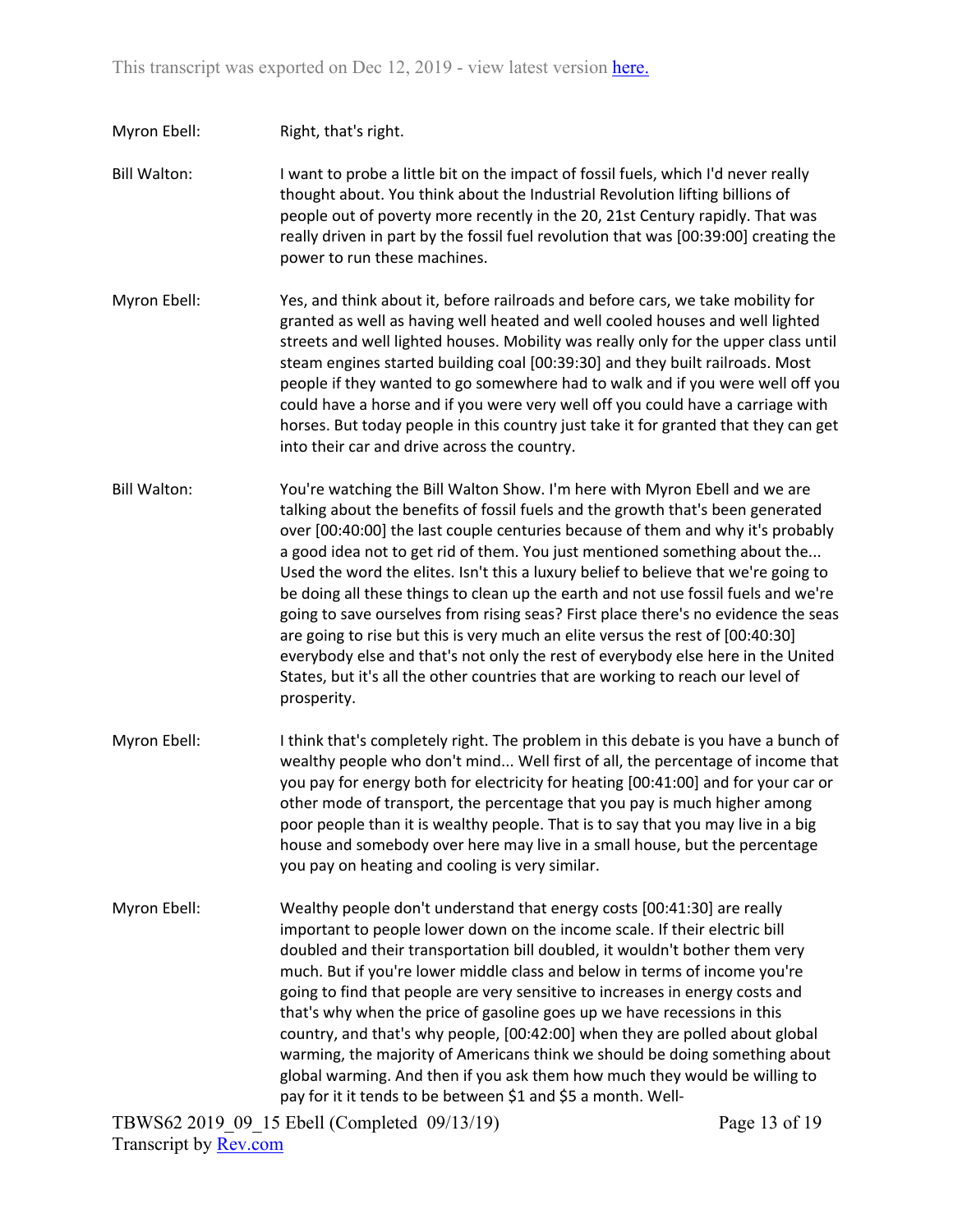Bill Walton: That's not going to cough up the trillions you need.

- Myron Ebell: CEI did a study based on other economic studies that estimated that the first year of the Green New Deal would cost an average family [00:42:30] in several states \$70,000. Well that's a little more than \$5 a month.
- Bill Walton: Well yes. Going a slightly different direction, we're talking about the environment, we're talking about climate change, but the environmental issues are much more diverse than just rising temperatures and climate change. There's also habitat, species protection, and I'm sort of stunned and you pointed this out to me that something like the Audubon [00:43:00] Society that's been trying to save birds, and properly so, and protect the habitat have now thrown in with the green energy movement and they're creating windmills that are killing millions of birds. That's an aside really, but I guess my other question is can you separate climate change from habitat and species protection?
- Myron Ebell: [00:43:30] The claim is, that the Audubon Society is now promoting is that global warming will do more to damage the habitat for the birds that they care about than hundreds of thousands of windmills.
- Bill Walton: You've already convinced me that's not true.
- Myron Ebell: Well that isn't true. I think the environmental movement has a problem. They were not the initiators of the global warming fad and they [00:44:00] were in fact reluctant to get onto the bandwagon. But once they did, what's happened is that all of the other environmental issues, many of which as you pointed out are actually serious and they're real questions to debate here about how to better protect the environment, they're now totally on the global warming bandwagon and they've essentially ignored or given up on a wider array of environmental issues that [00:44:30] they probably should be caring more about than they are about global warming.
- Bill Walton: What are those issues?
- Myron Ebell: I don't want to sound like a green, so I'm going to say that the-

Bill Walton: We're all environmentalists. Who in the world believes in dirty air and dirty water? I mean everybody in a certain sense is an environmentalist, so if you want to go green it's good with me.

Myron Ebell: In the first place [00:45:00] you mention dirty air and dirty water. The fact is that the environmental legislation passed in the 1960s and 70s the Clean Air Act, the Clean Water Act have been largely successful. We have the cleanest air and water by and large in the world.

Bill Walton: Initial EPA regulations were terrific.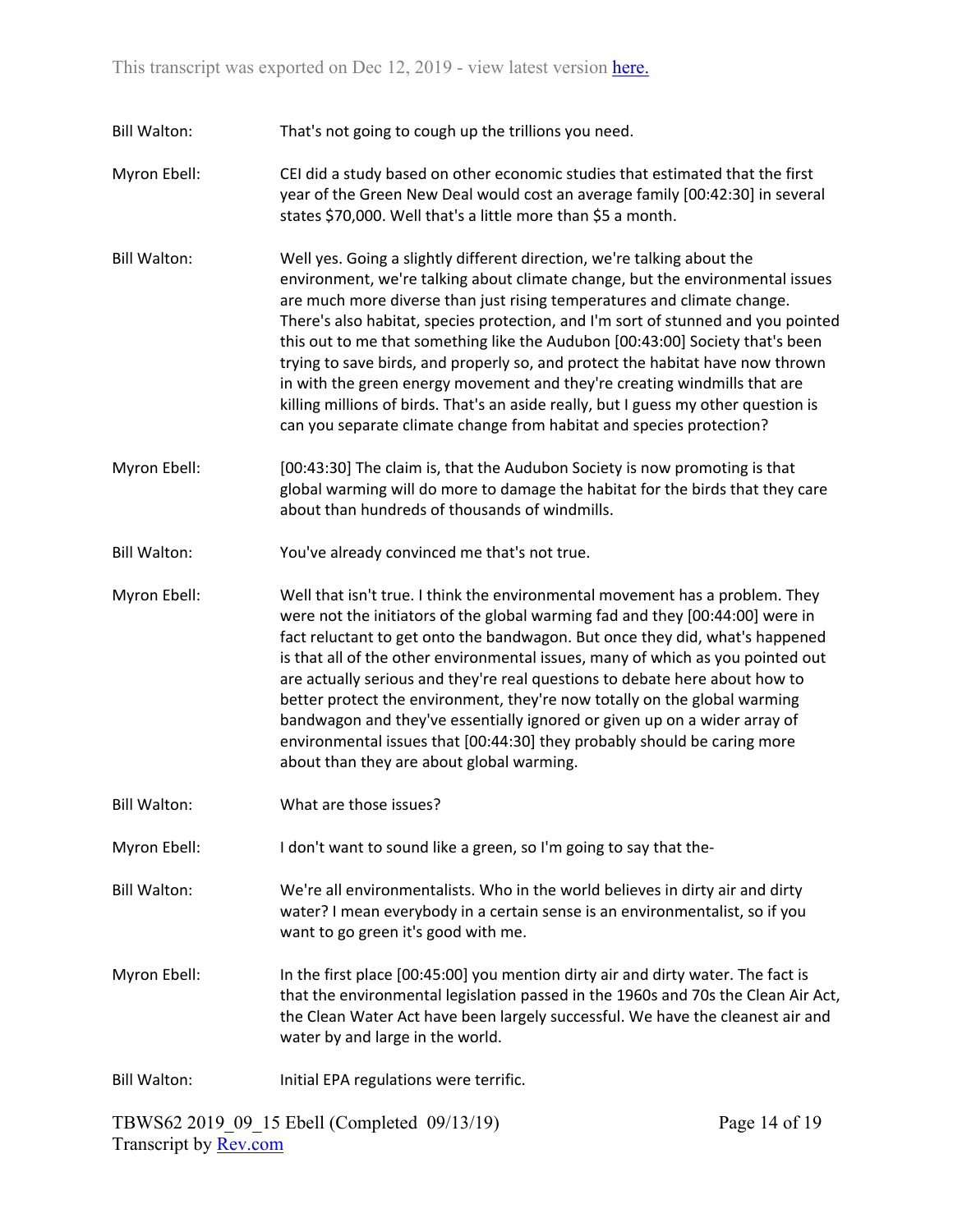| Myron Ebell:        | Well they could have been-                                                                                                                                                                                                                                                                                                                                                                                                                                                                                                                                                                                                                                                                                                                           |
|---------------------|------------------------------------------------------------------------------------------------------------------------------------------------------------------------------------------------------------------------------------------------------------------------------------------------------------------------------------------------------------------------------------------------------------------------------------------------------------------------------------------------------------------------------------------------------------------------------------------------------------------------------------------------------------------------------------------------------------------------------------------------------|
| <b>Bill Walton:</b> | Well I may go a little far.                                                                                                                                                                                                                                                                                                                                                                                                                                                                                                                                                                                                                                                                                                                          |
| Myron Ebell:        | But they-                                                                                                                                                                                                                                                                                                                                                                                                                                                                                                                                                                                                                                                                                                                                            |
| <b>Bill Walton:</b> | [00:45:30] But they did their job.                                                                                                                                                                                                                                                                                                                                                                                                                                                                                                                                                                                                                                                                                                                   |
| Myron Ebell:        | The costs in many cases have been extravagant but they did their job. We have<br>by and large We still have pockets of air pollution, we still have areas where<br>water pollution is a problem, but by and large we have the cleanest air and<br>water in the world. The question is what is the environmental movement<br>supposed to be doing if they've accomplished their purpose? On the pollution<br>front they've moved to calling carbon dioxide a pollutant. Carbon pollution<br>[00:46:00] is now what we're fighting. That's the move that they've made. On<br>the land and critters front, they have basically decided that protecting the<br>environment for wildlife is less important than saving the planet from global<br>warming. |
| Myron Ebell:        | They have an [00:46:30] identity crisis I would say in the movement.                                                                                                                                                                                                                                                                                                                                                                                                                                                                                                                                                                                                                                                                                 |
| <b>Bill Walton:</b> | I had Ron Maxwell and Skipper Darlington, Skipper's got something called Africa<br>ASAP, he's trying to save elephants in Africa from poaching and it's a very<br>important thing he's doing. It got me aware of Go ahead.                                                                                                                                                                                                                                                                                                                                                                                                                                                                                                                           |
| Myron Ebell:        | Well you're absolutely right Bill, but the problem in Africa is lack of defined<br>property rights. We have that to some extent in the American West where the<br>Federal Government owns all the land. In Africa [00:47:00] the lack of property<br>rights and private property ownership has meant that it's very difficult to<br>protect wildlife. The poaching issue would go away and it has gone away in<br>countries that have assigned ownership of elephants and other wildlife to the<br>local villages.                                                                                                                                                                                                                                   |
| <b>Bill Walton:</b> | If Africa was owned by private landowners-                                                                                                                                                                                                                                                                                                                                                                                                                                                                                                                                                                                                                                                                                                           |
| Myron Ebell:        | Or by villages.                                                                                                                                                                                                                                                                                                                                                                                                                                                                                                                                                                                                                                                                                                                                      |
| <b>Bill Walton:</b> | By villages who had their own defined property, they would protect [00:47:30]<br>the elephants?                                                                                                                                                                                                                                                                                                                                                                                                                                                                                                                                                                                                                                                      |
| Myron Ebell:        | That's right, and that in fact was what was the case in Zimbabwe for a number<br>of years until Mugabe completely destroyed the country.                                                                                                                                                                                                                                                                                                                                                                                                                                                                                                                                                                                                             |
| <b>Bill Walton:</b> | We've been talking about helicopters that surveil poachers. It's a better idea just<br>to get to define property rights so that people take care of themselves.                                                                                                                                                                                                                                                                                                                                                                                                                                                                                                                                                                                      |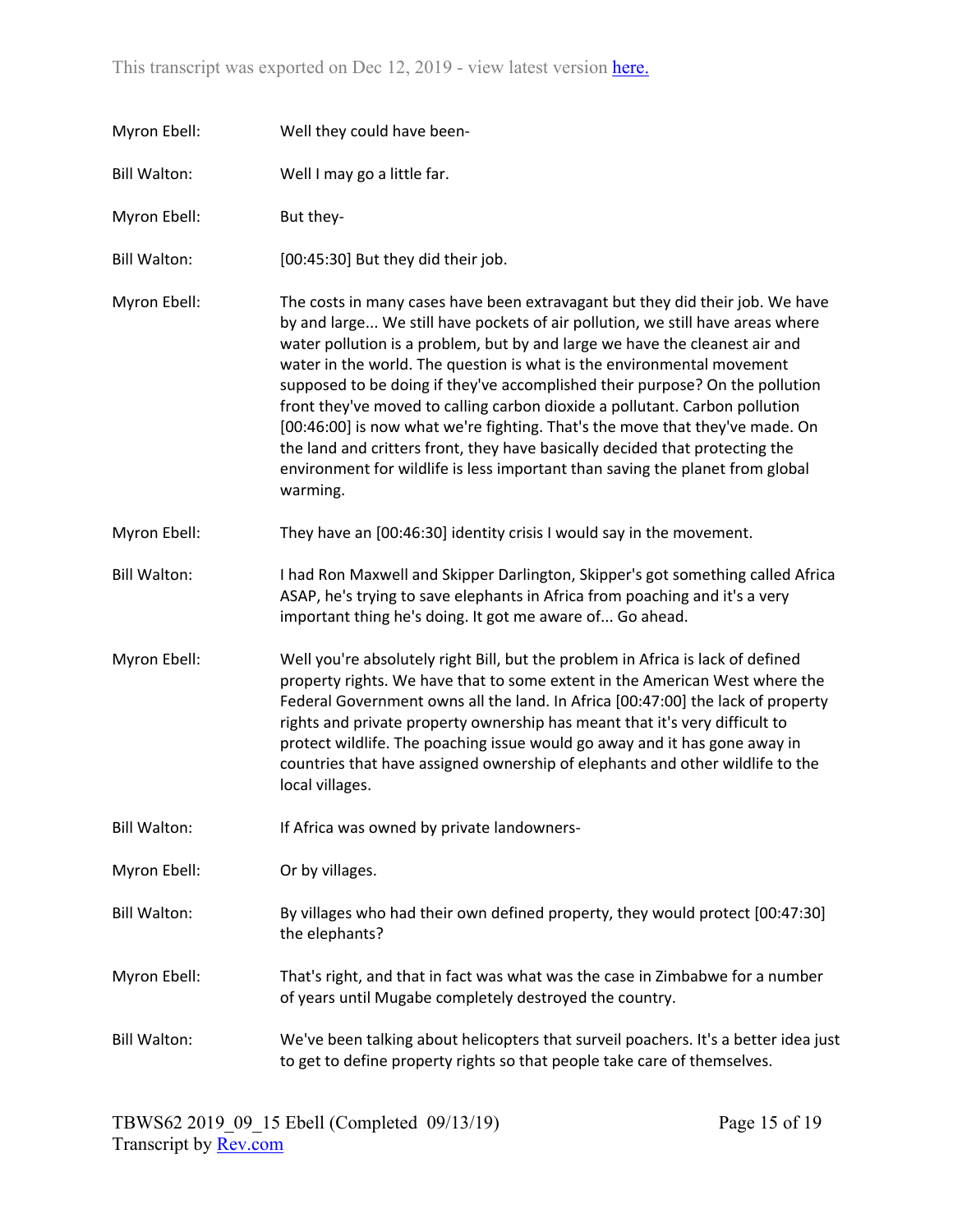Myron Ebell: If the local people own the elephants they'll make short work of the poachers.

- Bill Walton: Coming back to the metaphor bootleggers and Baptists, you [00:48:00] talk about the mission... I've got a list here of environmental groups and their funding and there's hundred and hundreds, if not billions of dollars that go to these groups. If they've solved their primary mission, which say is pollution, then they redefine the mission to include CO2 so they can keep the funding coming. There's a certain amount of self-interest to redefine the problem so they can keep donors agitated to send money. In other words this works a lot like [00:48:30] the left and the right in terms of gen up the base.
- Myron Ebell: Well and the environmental groups have changed dramatically, their funding has changed dramatically. When they first started out they were grass root groups. The Sierra Club is a good example. They have a lot of members and members pay their dues and that's how the organization operated. Then they got into direct mail fundraising and so people who weren't perhaps didn't want to be members but they wanted to give money for a cause, [00:49:00] that's changed. Now almost all the environmental groups are primarily funded by major charitable foundations. These charitable foundations are multi-billion, Pew Charitable Trust is the classic example. Pew, of course, was founded by the Pew family on the basis of the Sun Oil Company fortune.
- Myron Ebell: Big oil is funding a large part of the environmental movement. You see it also with the [00:49:30] Rockefeller's, the Standard Oil mega-fortune. They don't have the biggest amounts of money but they're key. Now Silicon Valley, the Hewlett's the Packard's and several others. Tom Steyer is a more recent example. They are now funding the environmental movement. It's become an elite movement. It doesn't represent the grass roots, it doesn't represent normal people, it represents the interests of [00:50:00] the wealthiest people in this country and the foundations that they control.
- Bill Walton: Lines of action. What are you working on at CEI? You're also head of the Cooler Heads Coalition. You've been incredibly illuminating about what is a problem, what isn't a problem. What do you see we ought to be doing to A, get people thinking about this the proper way and B, [00:50:30] doing the right things?
- Myron Ebell: There's still a great deal of skepticism in the American public about global warming being a crisis. The first thing is we need to continue to provide people with accurate and adequate information that will allow them to have some confidence in their beliefs, that global warming might be a problem but it's not a crisis. And that the costs of doing something about it are unbelievably large. [00:51:00] The second thing is the Trump administration has done a pretty good job in rolling back the worst regulatory excesses of the Obama years, particularly on climate and energy. EPA is continuing to move through that deregulatory process. The federal lands and offshore areas are now under the Interior Department, they're still allowing oil and gas production, they're trying to encourage it, so we're now the world's energy [00:51:30] superpower.

TBWS62 2019\_09\_15 Ebell (Completed 09/13/19) Transcript by [Rev.com](https://www.rev.com/)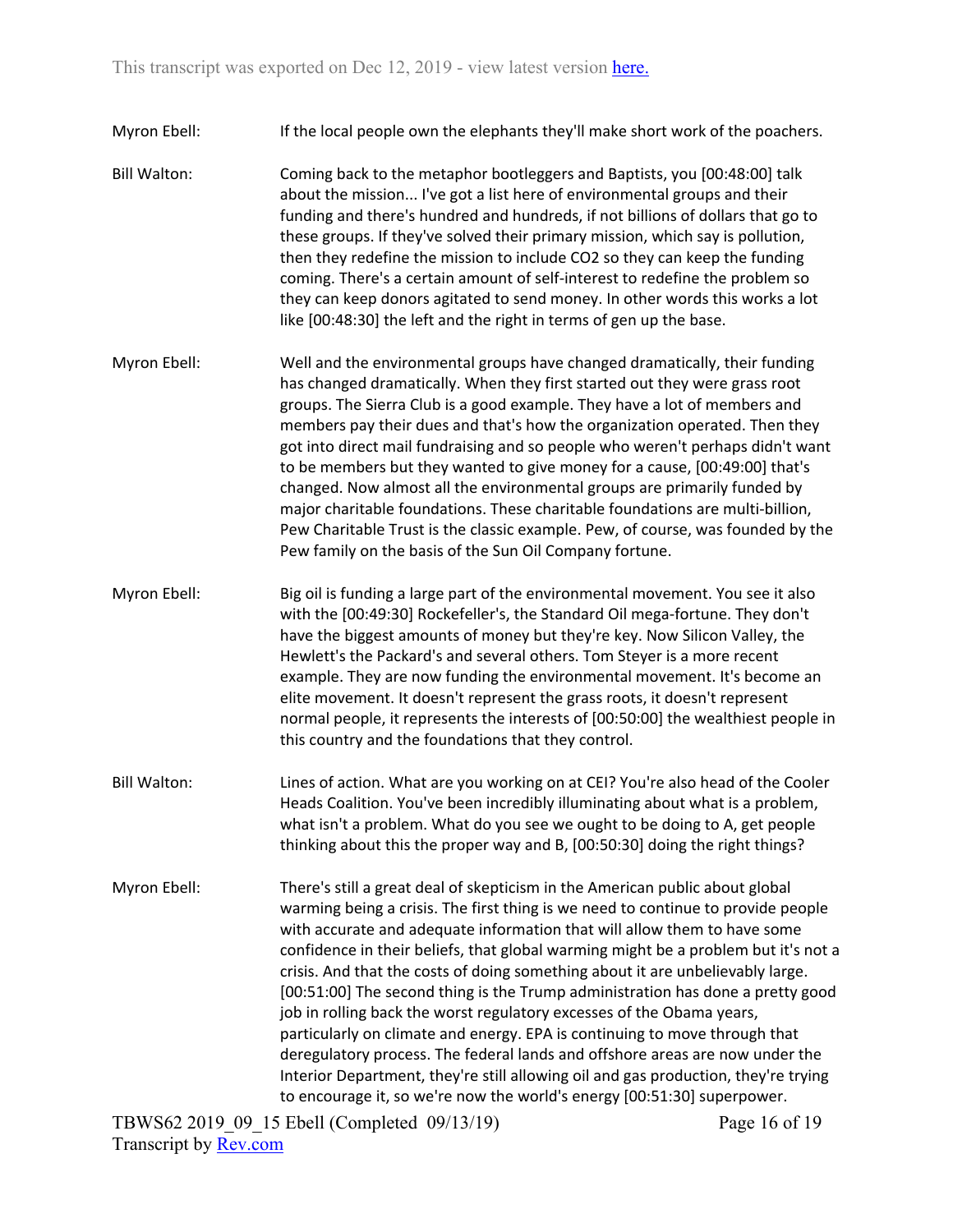| Myron Ebell:        | We produce more oil, natural gas, and coal than any other nation in the world.<br>That wasn't the case 20 years ago, but it is today and that's providing immense<br>economic benefits. I think the real problem is that the Trump administration,<br>and the Republicans in congress were also complicit in this, have not taken on<br>the official science. We have not only the United National [00:52:00] official<br>government scientific reports, the IPCC, the Intergovernmental Panel on Climate<br>Change, but we also have this thing called the US Global Change Research<br>Program, which every so often produces a national climate assessment.                                                                                                                                                                 |
|---------------------|--------------------------------------------------------------------------------------------------------------------------------------------------------------------------------------------------------------------------------------------------------------------------------------------------------------------------------------------------------------------------------------------------------------------------------------------------------------------------------------------------------------------------------------------------------------------------------------------------------------------------------------------------------------------------------------------------------------------------------------------------------------------------------------------------------------------------------|
| Myron Ebell:        | The administration has not done anything to improve the preparation of these<br>reports and they haven't taken on the major regulatory obstacle, which is called<br>[00:52:30] the Endangerment Finding. Well I should say there are two. President<br>Trump got us out of the Paris Climate Treaty. It was one of his campaign<br>promises, he's done it, he's in the process of doing it, but the Paris Climate<br>Treaty could come back whenever a different president occupies the Oval<br>Office, so that's one problem that we're working on. The second is this thing<br>called the Endangerment Finding. Do you want to know about the<br><b>Endangerment Finding?</b>                                                                                                                                                |
| <b>Bill Walton:</b> | I do want to know about [00:53:00] the Endangerment Finding.                                                                                                                                                                                                                                                                                                                                                                                                                                                                                                                                                                                                                                                                                                                                                                   |
| Myron Ebell:        | Well in 2007-                                                                                                                                                                                                                                                                                                                                                                                                                                                                                                                                                                                                                                                                                                                                                                                                                  |
| <b>Bill Walton:</b> | I also want to ask you about the Paris Treaty, but let's do the Endangerment<br>Finding.                                                                                                                                                                                                                                                                                                                                                                                                                                                                                                                                                                                                                                                                                                                                       |
| Myron Ebell:        | In 2007 the Supreme Court ruled five to four in a totally incoherent and pathetic<br>decision that the Clean Air Act allowed the regulation of greenhouse gases,<br>primarily carbon dioxide, and that the EPA then needed to decide whether the<br>Clean Air Act was an appropriate [00:53:30] legislative and regulatory tool for<br>regulating greenhouse gas emissions, and whether they should go ahead and do<br>it. That was in 2007. In late 2009 the Obama administration, the EPA ruled,<br>made a ruling that greenhouse gas emissions endanger public health and<br>welfare, that's endanger, that's the Endangerment Finding, and therefore they<br>could go ahead and regulate greenhouse gas emissions, [00:54:00] primarily<br>carbon dioxide from burning coal, oil, and natural gas under the Clean Air Act. |
| Myron Ebell:        | As long as the Endangerment Finding is in place, we have a problem in this<br>country. One of the things we're working on at CEI and are very interested in<br>trying to convince the people at the EPA and the White House who don't seem<br>to get it, that the Endangerment Finding has to be reopened and reviewed on<br>the basis of the fact that it was [00:54:30] prepared improperly in the first place<br>and that new science, new scientific research undermines the conclusions that<br>were made in 2009. We think we have a very strong case for re-opening and<br>revoking the Endangerment Finding. But we haven't so far been able to<br>convince the administration.                                                                                                                                        |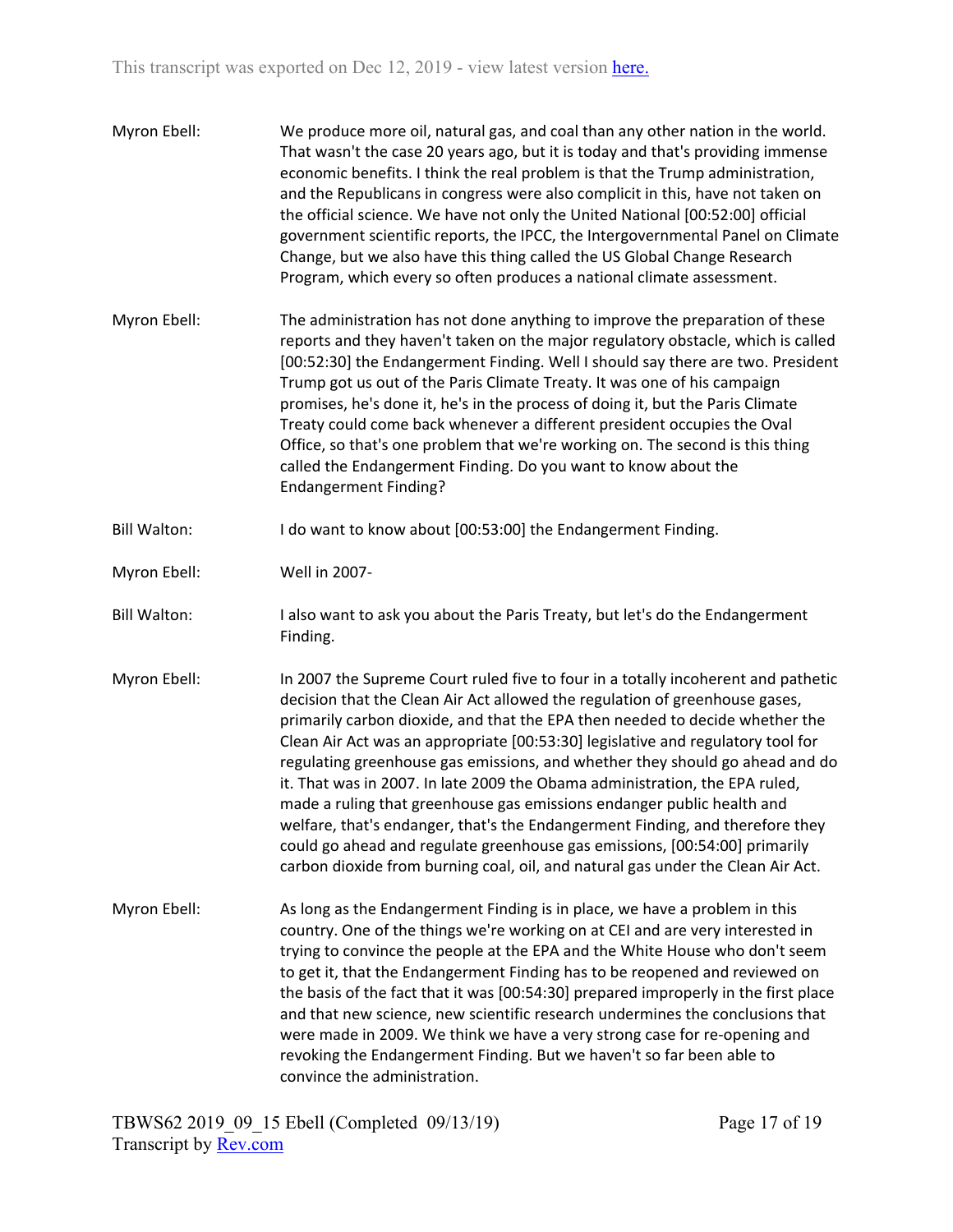| <b>Bill Walton:</b> | The one word, one sentence would be no longer determine that CO2 endangers<br>things. If you [00:55:00] took that out you'd be done.                                                                                                                                                                                                                                                       |
|---------------------|--------------------------------------------------------------------------------------------------------------------------------------------------------------------------------------------------------------------------------------------------------------------------------------------------------------------------------------------------------------------------------------------|
| Myron Ebell:        | It would then put this issue back to where it belongs, Congress. If the American<br>people want to do something about global warming we need to write laws, pass<br>laws, enact laws.                                                                                                                                                                                                      |
| <b>Bill Walton:</b> | Getting Congress to pass laws and do their job?                                                                                                                                                                                                                                                                                                                                            |
| Myron Ebell:        | Well I know it's a stretch, but this is                                                                                                                                                                                                                                                                                                                                                    |
| <b>Bill Walton:</b> | Yeah I'm with you, I'm with you.                                                                                                                                                                                                                                                                                                                                                           |
| Myron Ebell:        | We can't let the regulatory state take over our lives without Congress having<br>[00:55:30] to say that's okay, and I don't think Congress will say that's okay.<br>Because I don't think the American people will put up with it if they have a<br>choice. As long as the regulators are not accountable to anyone, including<br>Congress, then they're going to keep trying to regulate. |
| <b>Bill Walton:</b> | Those sound like great words to wrap this up. We can't let the regulatory state<br>take over our lives.                                                                                                                                                                                                                                                                                    |
| Myron Ebell:        | Yes.                                                                                                                                                                                                                                                                                                                                                                                       |
| <b>Bill Walton:</b> | That's essentially what the green and environmental issues are really all about.                                                                                                                                                                                                                                                                                                           |
| Myron Ebell:        | The global [00:56:00] warming bandwagon as it is has moved towards what is<br>now the Green New Deal, is an attempt to force people to do whatever the<br>regulatory state, not the government, the regulatory state tells them they have<br>to do in terms of how they live their lives, what kind of energy they use and how<br>much energy they use.                                    |
| <b>Bill Walton:</b> | Wow. Myron thank you, this time has really flown by and we've covered a lot of<br>ground here but I feel like we've also covered just a piece [00:56:30] of the<br>continent.                                                                                                                                                                                                              |
| Myron Ebell:        | Thank you Bill.                                                                                                                                                                                                                                                                                                                                                                            |
| <b>Bill Walton:</b> | It's been a great conversation and so thanks for doing this. I'd like to have you<br>back and maybe we'll talk about how we can get congress to do their job during<br>the next segment.                                                                                                                                                                                                   |
| Myron Ebell:        | Let's think about that before we start talking.                                                                                                                                                                                                                                                                                                                                            |
| <b>Bill Walton:</b> | I don't know quite how Be a pretty short show I think. Anyway, thank you for<br>taking the time to listen in to the Bill Walton Show, watch the Bill Walton Show.                                                                                                                                                                                                                          |